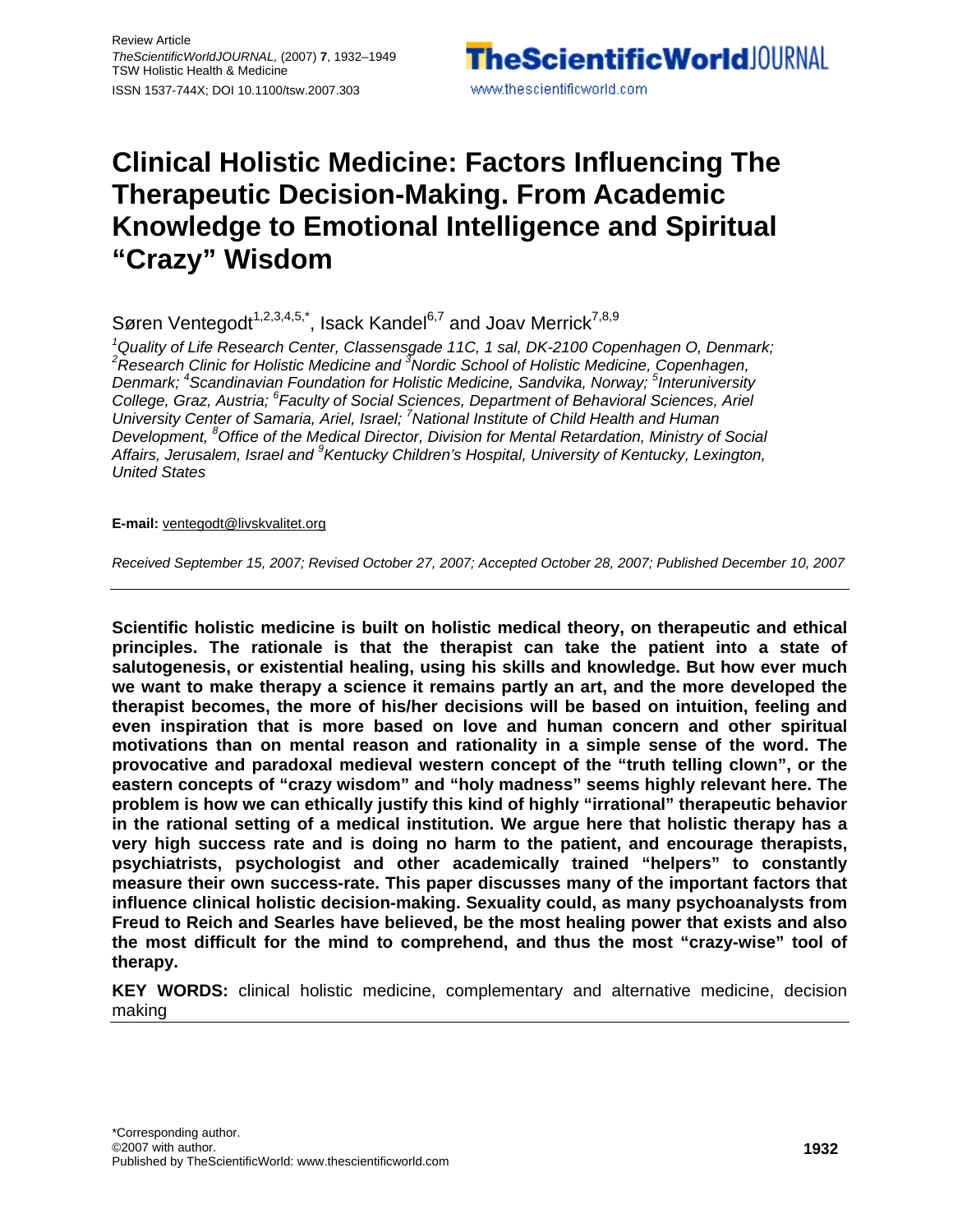# **INTRODUCTION**

400,000 Danes used CAM (complementary and alternative medicine) in 1990, which is holistic and alternative medicine (defined as non-biomedical complementary, alternative, integrative or psychosocial interventions for medical purposes). This increased to 800,000 by year 2000[1] and is now expected to be 1,600,000 in 2010. If the development continues, as it has done in the United States already, there will be more CAM consultations than biomedical consultations in Denmark year 2020.

 In spite of all this activity, the effect of CAM in general is still not clear at all. This is primarily because the term now refers to hundreds of treatment systems focusing on "the whole patient" and not primarily on symptoms or diseases, as is normal practice in today's mainstream biomedicine (pharmacological medicine).

What works in holistic medicine is healing of the patient's existence, called "salutogenesis" by Aaron Antonovsky (1923–1994)[2-9]. This is most often done by creating a deep shift in the consciousness of the patient towards a more positive and constructive attitude towards self, including body and mind, other people, and the world at large. The reason for the medical efficiency of such a shift towards positive attitudes and behaviors seems to be that consciousness is the primary determinant of global quality of life (QOL), health, and ability in general[10-14]. Because of the appreciation in the causal power of consciousness, many physicians and therapists are now focusing on this important shift in the patient's consciousness as their primary goal in treatment, when they want to improve QOL, health, and ability of the patient. This focus has caused the emerging field of scientific holistic medicine, i.e. "clinical holistic medicine"[15-55].

We have recently been able to document that such an approach can help every second patient in the patients own experience - with physical illness and chronic pain, mental illness, low self-esteem, sexual dysfunction, low quality of life, and low working ability[56-62]. Most interestingly we tested the holistic therapy on patients that could not be helped by their doctor with standard treatment (drugs), and many of the patients had had their chronic conditions for many years. This indicates quite a powerful effect of scientific holistic medicine. The clinical decision making were guided by many sound and rational theories and principles, but the different treatments took so many different routes that we literally invented a new cure for every new patient, leaving us with a need of deep reflections on what really is happening in the therapy. What are the "unpredictable" factors that are so radically influencing the therapists decisions, when not the rational principles of healing and therapy themselves? From where comes the surprising creativity in the session that in the end seemingly sets the patient free?

# **The Therapeutic Principles and The Importance of Therapist's Fluency In Using Them**

Since Hippocrates, holistic healing has been guided by medical principles[63]. The better the holistic therapist knows and understands these principles, and the more fluent he is in using them, the more efficient will the therapy be and the more lasting the results. Holistic therapy uses primarily four core principles of treatment[56]:

- Induce healing of the whole existence of the patient (salutogenesis) and not only his/her body or mind[2-9]. The healing often included goals like recovering purpose and meaning of life[64-72] by improving existential coherence[71] and ability to love, understand, and function sexually[67].
- Adding as many resources to the patient as possible as the primary reason for originally repressing the emotionally charged material was lack of resources — love, understanding, empathy, respect, care, acceptance, and acknowledgment — to mention a few of the many needs of the little child[17,49,68]. The principle was also to use the minimal intervention necessary by first using conversational therapy, then additional philosophical exercises if needed, then adding bodywork or, if needed, adding role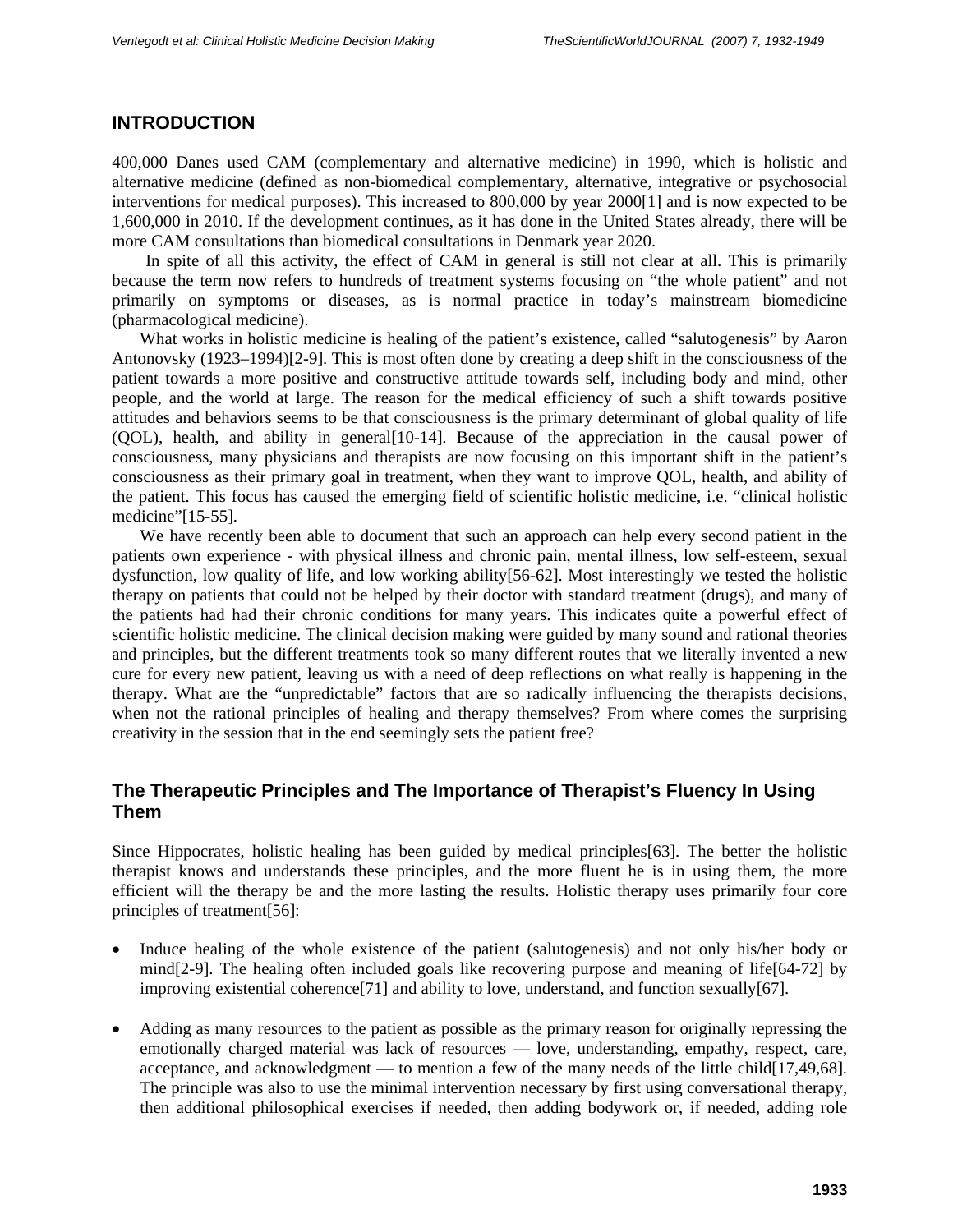play, group therapy, and finally when necessary in a few cases, referring to a psychiatrist for psychopharmacologic intervention[49]. If the patient was in somatic or psychiatric treatment already at the beginning of the therapy, this treatment was continued with support from the holistic therapist.

- Using the similarity principle [see 56 for references] that seems to be a fundamental principle for all holistic healing[63]. The similarity principle is based on the belief that what made the person sick originally will make the patient well again, when given in the right, therapeutic dose. This principle often leads to dramatic events in the therapy and to efficient and fast healing, but seems to send the patient into a number of developmental crises that must be handled professionally[50-52].
- Using Hering's Law of Cure [see 56 for references] to support the patient in going once again through all the disturbances and diseases, in reverse order, that brought the patient to where he or she is now. Other important axioms of Hering's Law of Cure is that the disease goes from more to less-important organs, goes from the inside out, and goes from upside down. The scientific rationale for the last three axioms are less clear than for the first: The patient must go back through his/her timeline in order to integrate all the states and experiences he/she has met on his/her way to disease. Going back in time is normally done though spontaneous regression in holistic existential therapy.

These four principles seem to be a lot to keep in mind, when you are practicing therapy, but you will soon learn that they are all aspects of the same fundamental principle, the abstract law of integration – everything to emotionally intense in your patients life must be felt again, recalled and understood, and finally "melted" into the patients own, natural understanding of life and being. This is the same as the patient returning to being him- or her self. So in this respect everything gets simpler as you get more experienced as therapist. Get your patient back into contact with the world through body and mind, heal the patients psychoform and the somatoform dissociation, just restore the patient's sense of coherence, and your are home free. But in practice therapy develops paradoxically more and more complex and more and more simple at the same time - more and more complex for the therapist's mind, and more and more simple for the therapist's self.

# **What Is A Decision? Decisions Before and Decisions During Treatment**

One rational way of understanding the development of a treatment of a patient is as a series of rational choices each one serving the purpose of using tools for healing the patient's life. This is a nice idea, and highly popular with academic thinkers. Unfortunately most choices in therapy are not based on ratio and reason, but on emotions, feelings, sensations and intuitions. This is because we are dealing with emotions. Therapy is about integrating difficult emotions. But still there is a consciousness and a will guiding these choices.

 Philosophically, in the grand tradition of existentialistic thinkers, man has free will, and from that, free choice[73,74]. Choice is a consequence of the presentation in our human consciousness of more than one alternative, future action; the more conscious we are the more alternatives will be acknowledged by our self, and the wiser the choice, and thus the bigger the power and influence of the choice on our future destiny.

 In the existentialistic philosophy of Søren Kirkegaard (1813-1855) we are divine beings empowered to create our own destiny good or bad. The empowerment comes from man containing in his innermost existential core the possibility to connect to the universe and from this connection in each situation draw the wisdom to make the good choice. When we loose this connection to the universe, we loose our existential orientation, and we fall into darkness and random choices, leaving responsibility for our live and relationship behind.

Sigmund Freud (1856-1939), Carl Gustav Jung (1875-1961) and their students elaborated on this further, defining the subconscious and the repression of emotions and sexuality, giving the science of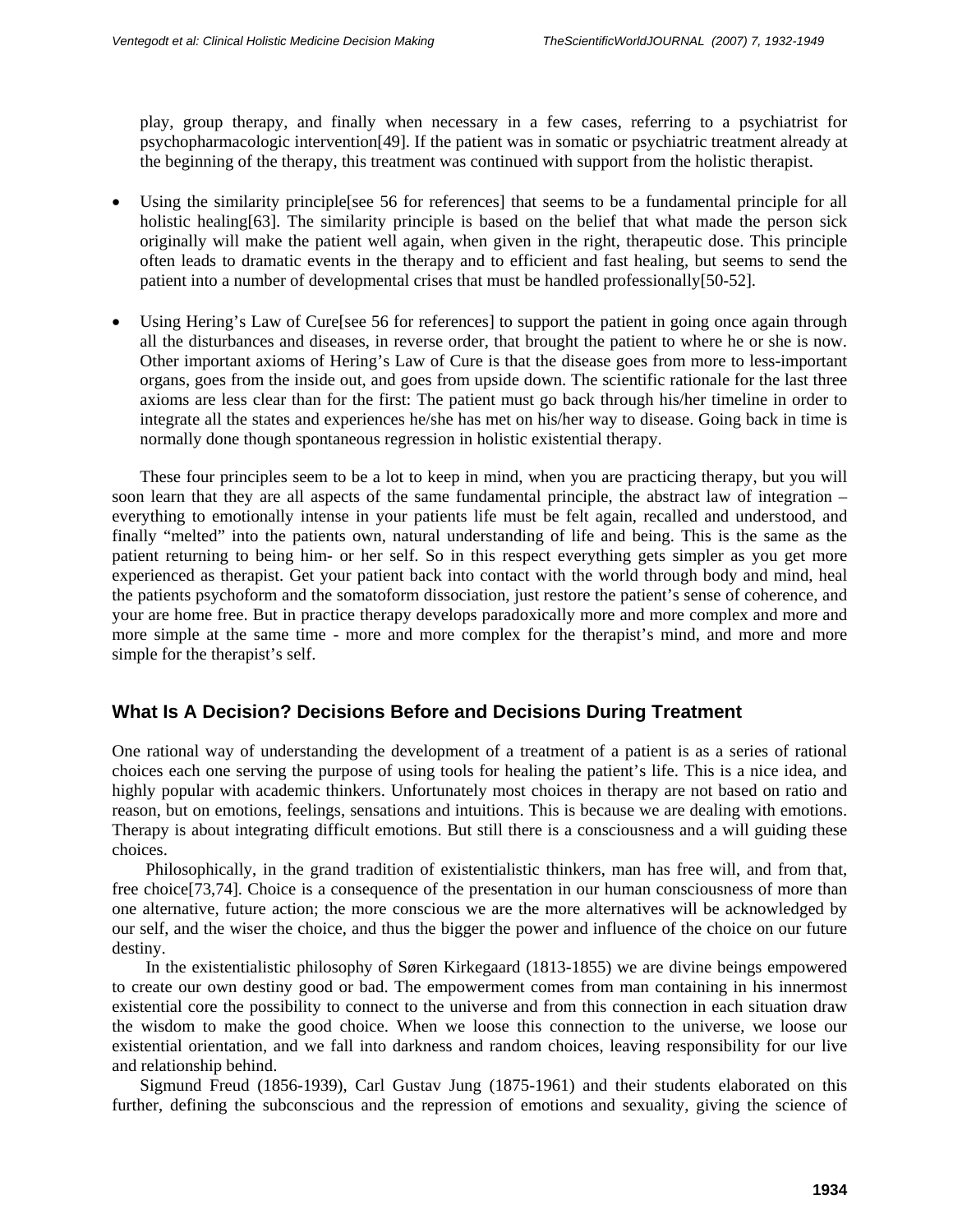psychodynamic therapy[75,76]. Antonovsky gave in the 1980s his theory of "sense of coherence"[2,3], which stated that the healthy person has a sense of coherence – inwards towards life and inner self making him alive, and outwards towards the world, making him real. Being alive and real is what a sound person is, and loss of health is loss of the sense of coherence making the person emotionally dead, mentally delusional, and spiritually aloof.

 Resent developments in research on therapy have identified that this sense of coherence has two main vehicles, the mind and the body. The sense of coherence can be lost in part, when one of our to channels to the world shut down, either as somatoform or psychoform dissociation. Or both these vital channels can b closed leaving the patient without any real contact to the outer world, in a severely ill state, often suffering from both mental, existential, physical, and sexual problems and illnesses.

 Rehabilitation of the connectedness to life and to the world, i.e. rehabilitation of the sense of coherence, is also the rehabilitation of the patient's life, power, wisdom, and freedom of choice. This total healing of the patients existence, the existential salutogenesis, is the primary intention in scientific holistic therapy; this fundamental shift from not being into being see seems to be the central theme of the works of Kierkegaard on "hjaelpekunst" (Danish: the art of helping) and the focus of the old holistic medical tradition going all the way back to Hippocrates, who calling his noble medical art of helping and healing for "the art"[63]).

 In practice the therapist will make many choices in each treatment, but as the fundamental problems of revitalization and existential rehabilitation in holistic therapy are pretty much the same with each patient, the choices seem to repeat themselves. The uninspired, experienced therapist will tend to take therapy into a boring and non-productive state of quite mechanical repetition, which is the dead of efficient therapy; when routine and dullness takes over the love dies; the investment of the therapist's libidinous energy in the relationship with the patient is closed down; and what is left is the remote and formal relationship. The experienced, but inspired, therapist will move in the completely opposite direction, into a state of being where there is almost no choices left, but just a stream of consciousness and dancing libidinous energy, in witch the whole therapeutic setting and therapeutic process is embedded.

# **The Therapist As The Tool**

To be in flow [77], to be conscious [78], and to be happy (in the state of sat-shit-ananda: present, knowing and happy) seems to be the holistic therapeutic ideal of a human being; this can be further developed into non-knowing (cp. Zen: "state of no mind"), just being dancing with the patient's consciousness in a state where all decisions are not made and the action never becomes a problem. This is the intuitive state of the experience holistic therapist, coming from love, and being completely in service of his patient.

 Holistic therapy and the process of existential healing is unwrapping the personal history of the patient, sending him back to heal all wound on body, mind and soul, rehabilitating the "natural philosophy" of the patient, that is: the understanding of life that best serves his character and purpose of life. Unfortunately every therapeutic action is intensively impacting the philosophy of life of the patient, actually implanting philosophy in the patient; this philosophy must be de-learned for the natural philosophy of the patient to emerge.

 The holistic therapeutic principles includes the most important principle of similarity; the patient will have to transfer his past into the present and transfer the emotional charges of his childhood traumas on the therapist With out this actualization of the past, the therapy cannot work, as already noticed by Freud. As we are transferring from both our bodily (emotional, sexual), and mental (philosophical, energetic) and spiritual (consciousness, love) realms, holistic therapy is often extremely complex, and much too complex to monitor by the therapist brain-mind. The body-mind (instinctive domains) and spirit-mind (intuitive domains) must be strongly involved for the therapist to be effective and successful as healer.

 The most important thing in holistic therapy is the state and quality of the tool (one self as therapist), and personal development to a state where unconditional love to all human beings is natural is a sine qua non; unfortunately most therapist reaches this level late in life, if the therapist's own therapy is not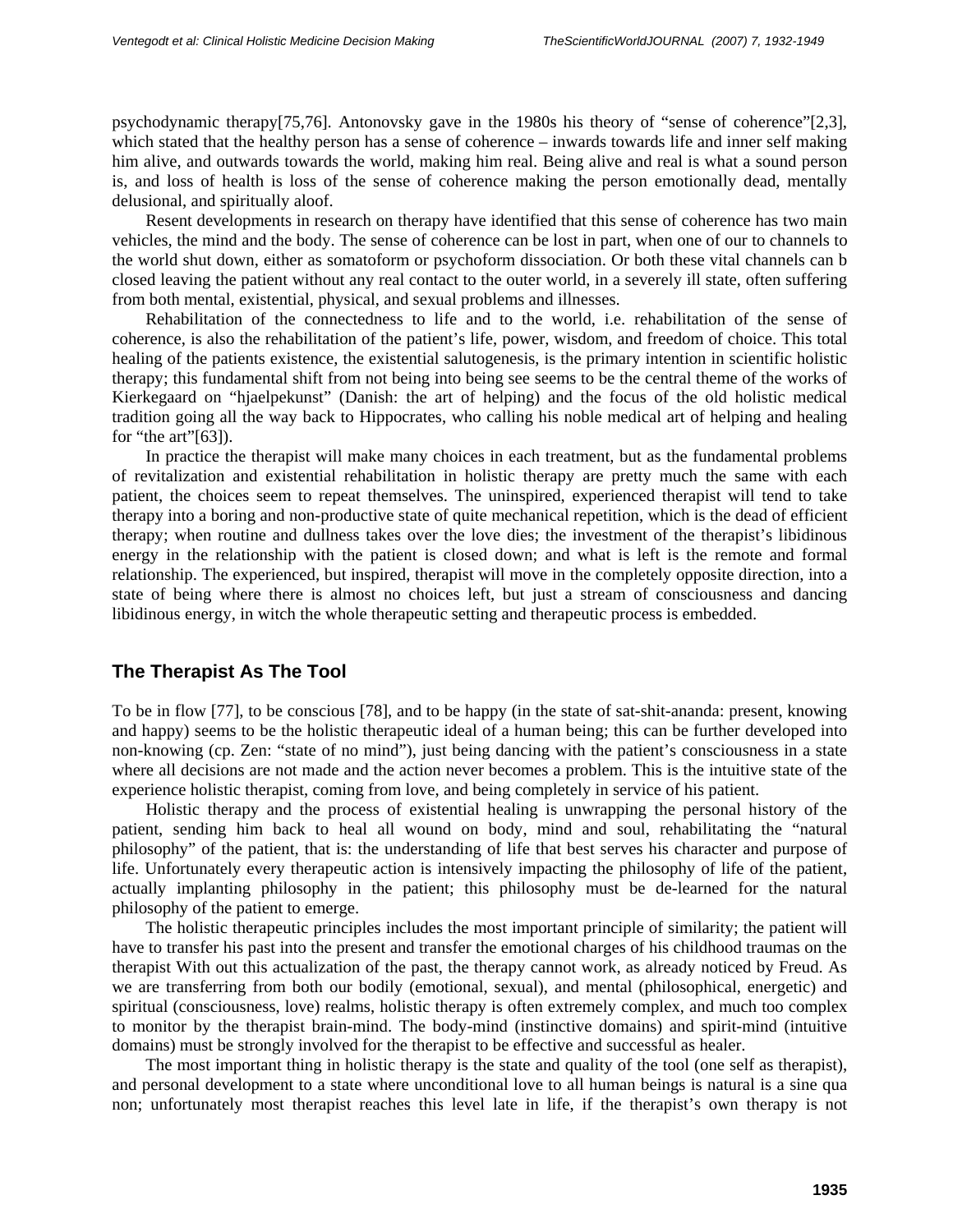intensified and boddhahood actively pursued. Only in the state of unconditional love can the therapist be pure and unselfish and coming from his heart in service; only love allows the therapist to use all aspects of him self without hesitation to help the patient to heal his existence. Only another person's true love can set a tormented soul free, and that is what holistic healing is all about. And when you love, most choices are easy, because your personal interests are suspended, and all that matters is what best can help your patient. When the patient feels your love as a therapist, he or she will let go of the neurotic control that for survival reasons has replaces responsible conscious being, and the existence will heal and re-emerge.

# **The Therapist's Philosophy Of Life**

Holistic, existentially oriented, therapy is basically about re-interpreting life and through a more containing philosophy of life being able to integrate past events. The expansion of the patient's philosophy of life is done by consciously or unconsciously implanting a more accepting and loving philosophy of life in the patient. This is done through therapists body language, the way the clinic is decorated, the quality of therapist awareness, the concepts used, the attitude in the meeting, the nature of the therapeutic contract, the methods and technologies used, and of coarse primarily by the inspiration coming from meeting on a regular basis with a (hopefully) more sound and higher developed person than the patient him- or her self. Even if the relation is equal, holistic therapy can only work if the therapist is empowered by the patient by the patients illusion of the therapist being in some aspects wiser and superior – because most traumas and philosophical misunderstandings comes from the patients childhood, and the therapist must substitute the parent(s) to make the healing happen.

 The therapist's own philosophy of life therefore becomes of crucial importance, and the more evolved and deep-sighted the therapist's philosophy is, the more efficient can he plant the containing philosophy. Truthfulness and honesty about the philosophical implantation will ease the process of de-learning the philosophy in the final stage of therapy. When the therapist is honest the patient will suffer, and this suffering is the patients meeting with reality, that in the end will restore sense of coherence with the outer world. The loving acknowledgment will support the patient in rehabilitating the sense of coherence inwards towards life and the deeper existential and spiritual layers (the "soul").

 It is therefore helpful for the therapy that the therapist has values such as: honesty, openness, directness and compassion as a part of his actively worded philosophy.

# **Therapist's Understanding Of The Therapeutic Process and Therapist Expectation**

The processes of healing the existence is quite predictable and in an abstract sense always the same (see Figure 1). The movement is from the body (holding the repressed material) to the mind (denying responsibility by negative philosophy of life) to the spirit (the original cause of the problems by the historic unwise choices of the original, spiritually awake being). In the process of healing there are obligatory developmental crises, which the patient must go through to rehabilitate ability of love, understand and be in a sexual body. The better the therapist understand the process and the nature of the crisis, the better can the patients resistance and problems in the therapy be handled.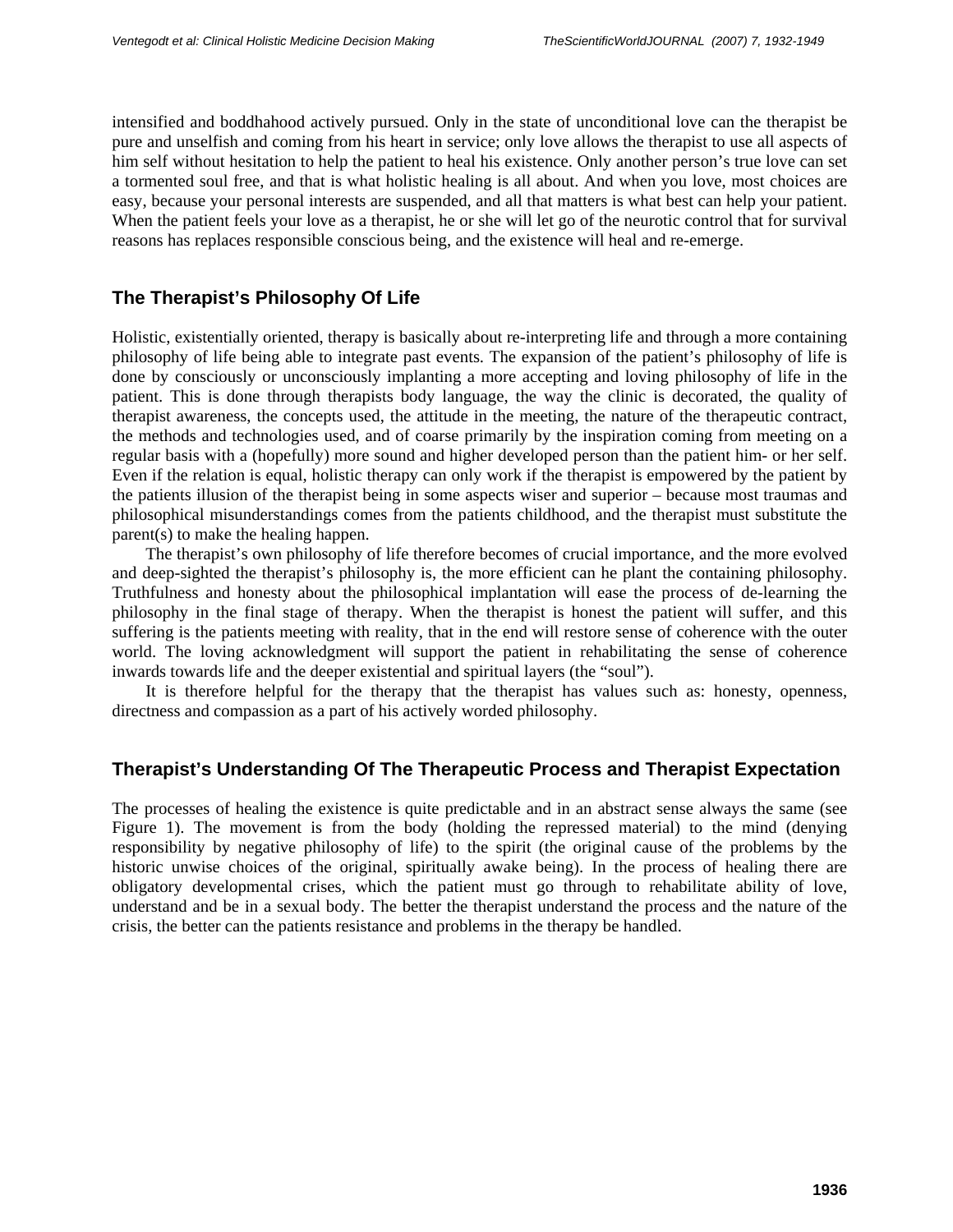

**Figure 1.** The process of holistic healing seen as three phases of feeling (yellow), understanding (red), and letting go (blue) of negative beliefs, attitudes, and decisions. As an end result, the process was improving the patient's philosophy of life and thus allowed the patient to rebalance existence and to assume responsibility for life. During the process, the patient's will re-established quality of life, health, and existential coherence, along with the ability to love, understand, and enjoy the whole spectrum of feelings and emotions, including sexuality.

Many patients in intensive therapy experience the healing as a series of phenomena or breakthroughs and existential crises with characteristic content. The most intense crises are metaphorically called the "psychotic", the "visionary", and the "suicidal" crises. They include feelings of going insane, not knowing the world or oneself, and wanting to die. Knowing what is coming next in the course of therapy is of great help to the patient, making it much easier to confront and integrate the often extremely intense, painful emotions and states of being, arising from integrating the early childhood traumas. The 12 steps (see Figure 1) are some possible steps in the process of healing and human transformation; understood though an ancient and powerful metaphor as the steps of "human metamorphosis"[52].

# **The Therapists Understanding Of Health and Disease**

Man consists of body, mind and spirit, and many of the energies are going though all aspects of the human being, like sexuality, meaning, and sense of coherence. The highly complex construction of the human being through billions of years of evolution and the limited ability to represent complexity in the brainmind, the brain after all just being a small part of the human being, makes understanding health and disease one of the most central problems and most crucial issues in holistic therapy.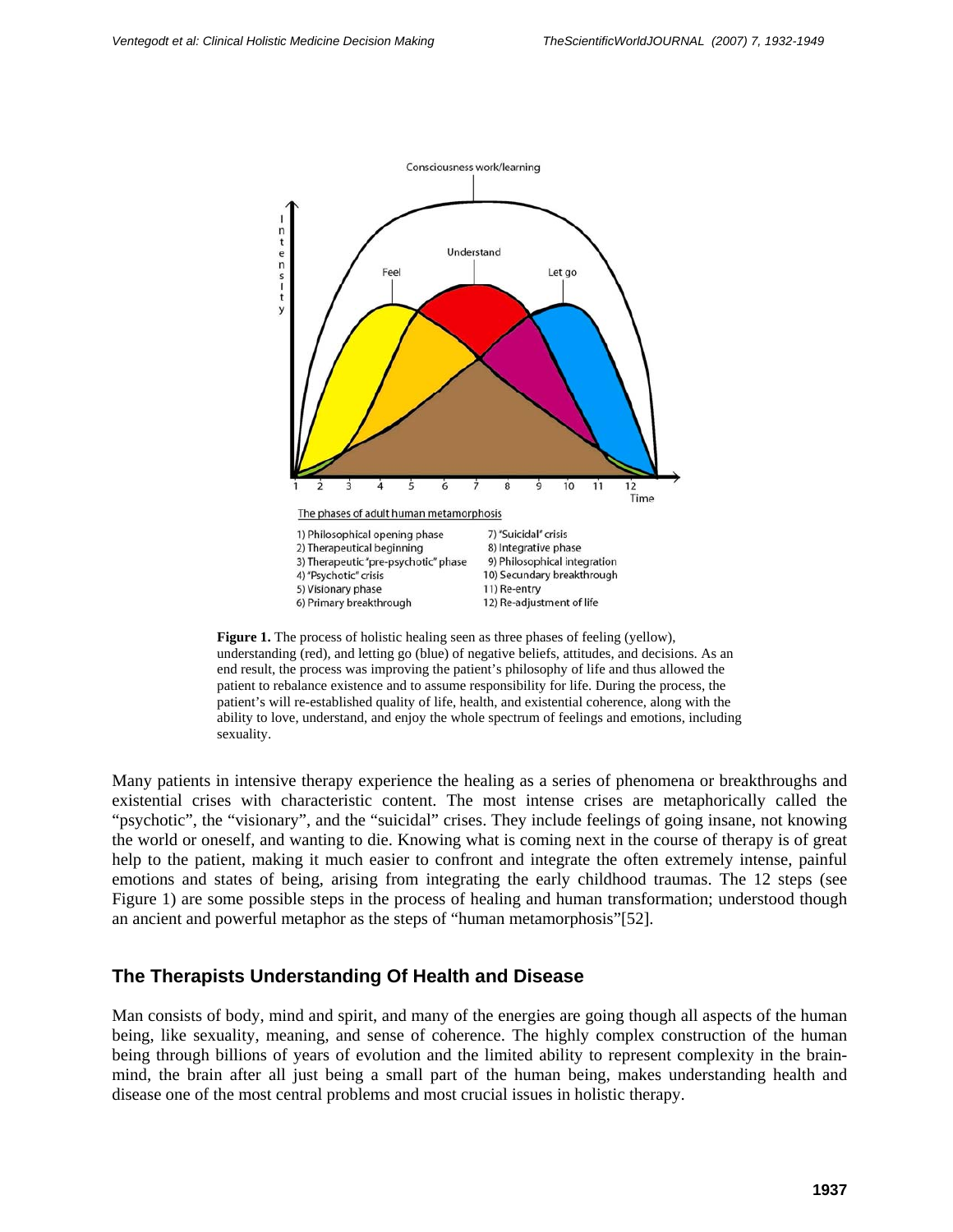The modern holistic therapist must know a wide range of sciences from physics, biochemistry and biology, to medicine (anatomy, physiology, pathology), psychology, philosophy, and sociology. In the same time the therapist must be trained in art and literature, and he must also be deeply involved in the project of self-exploration, to develop a deep and thorough understanding of all aspects of self – from sexuality to spirituality.

 The training and education of a holistic physician thus never ends. And many therapists get exhorted in the process of assimilating all existent scientific knowledge and ends up feeling insecure and insufficient. The temptation of closing ones view down to a specific therapeutic system with specific tools is big, but holistic medicine can newer work if the doctor himself is not the tool. The person cannot be substituted with procedures or machinery. And many therapists end up not working holistically, but just practicing some procedure and techniques mechanically, without the therapy healing existence and giving lasting effects.

#### **Hermeneutic Problems – Learning and De-Learning**

The most fundamental problem of working professionally with induction of shifts in consciousness is the hermeneutic problems: that what we believe will be our reality. The reason for this is that our reality is a materialization of our consciousness[79]. Therefore we will always find confirmation for our beliefs in reality, in spite of our beliefs being in deep conflict with life itself, and with the larger world. This problem makes it a necessity for the holistic therapist to involve in a spiritual practice to develop consciousness.

 Awareness of planting philosophy of life in the patient is a condition for de-learning the philosophy ion the end of the therapy. Not doing this leads to all the problems with dependence between therapist and patient, extended therapeutic courses with no progress lasting up to many years, and the famous problems of implanted memories, known from the trials where the family sue the therapist for implanting incestmemories – such "fake memories and ideas" are just the events of the patient's personal history, interpreted though the "glasses" of the implanted philosophy, lasting after therapy because of lack of philosophical de-learning.

#### **Supervision and Therapist's Personal Growth**

The quality of the holistic therapist's choices is because of hermeneutic problems completely dependent of second opinions; Balint group work and supervision is mandatory. The therapist must work in his own therapy with the existential problems that continue to be revealed because of a mirroring effect from the patients into the therapist – the famous process of counter-transference.

We have identified[71] nine key dimensions of existence, which exist in a passive and an active form, corresponding to the being and doing of life (see Table 1).

Interestingly, as a person develops, the nine areas merges completely; every part of existence becomes conscious, filled with love, meaningful, joyful, enlightened, purposeful, urge-driven, ecstatic and coherent, as all parts of existence expands into the neighbor areas. This expansion of all existential areas is the project of personal development, such as sex expands into the consciousness and love expands into sexuality we have the classical art of sexual tantra (see "the path of tantra"[71], that is integrating sex and consciousness). One by one all the splits and participations that torment modern man heal in this process of existential integration. Existential healing is therefore the primary goal of personal development[2,3].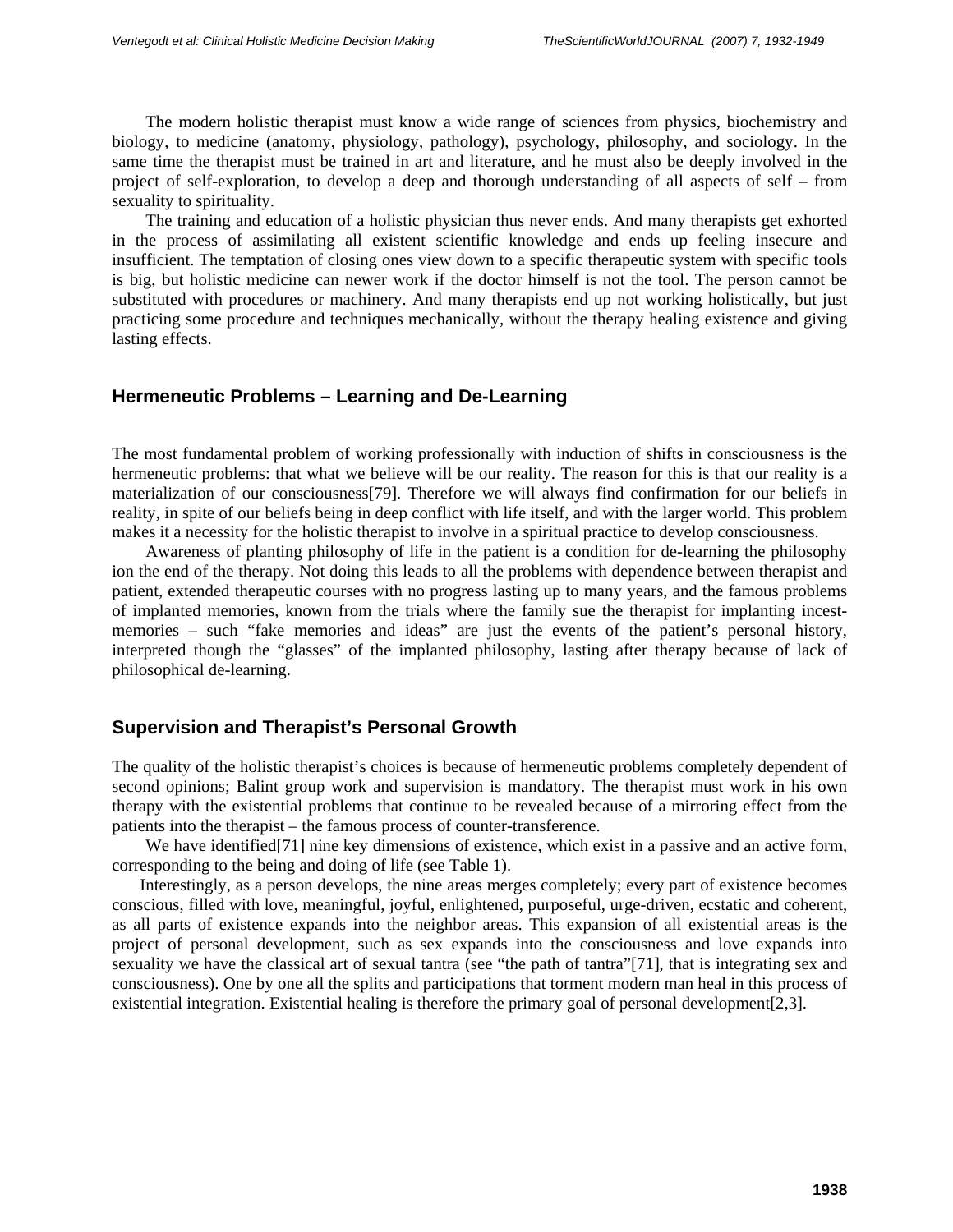|                           | <b>Active form</b>               | <b>Passive form</b>           |
|---------------------------|----------------------------------|-------------------------------|
| 1. Coherence, the web,    | Receiving, taking in             | Being an integrated part      |
| the nest of the world     |                                  |                               |
| 2. Intent/purpose of life | Intention, decision              | Having a purpose (of life)    |
| 3. Talent/strength        | Using skills and urges           | Having strength and structure |
| <b>4. Consciousness</b>   | Noticing, knowing.               | Being awake                   |
|                           | understanding, planning          |                               |
| 5. Love                   | Acting in love                   | Being in love                 |
| 6. Sex/physicality        | Meeting, enjoying                | Being man/woman of character  |
| 7. Light                  | Bringing light                   | Being in light/enlightened    |
| 8. Joy                    | Bringing joy                     | Being in joy                  |
| 9. Meaning/OOL            | Creating/fulfilling life, giving | Being alive, having impact    |

#### **Table 1. The Nine Key Dimensions Of Existence**

# **The Therapist State Of Mind and State Of Being In The Therapeutic Process**

The more relaxed, in flow, free, and happy, the therapist is, and the less he controls his rational and irrational impulses of talking and acting, the more flawless and efficient is the holistic therapy. Modern short-term therapy, where huge problems is intended solved in only 10 or 20 sessions, demands the therapist to be extremely active, in strong contrast to the old-style psychoanalytical therapist, who did almost nothing but listen to the patient while he did his free associations. Bodywork is becoming more and more common, and spiritual and philosophical exercises has become modern all over the western world as a part of holistic therapy. This puts new demands on the therapist to be ethically aware, and conscious about sexual transferences, emotional energies, symbiotic dependencies etc.

# **The Therapeutic Tools - When To Use Them and When Not To Use Them**

The ideal therapist uses only the loving and caring contact with the patient to induce holistic healing, the process Antonovsky called "salutogenesis". But as we are not as loving as we potentially could be, our love is often not powerful enough to make the healing happen, and then we can go to using tools as a compensation for this lack of healing power. Unfortunately, tools are a meager substitute, and results obtained with tools are often temporary and not lasting long.

 But as everything is a learning process, the acceptance of one limitations is an important prerequisite for growing, and daring to use tools to materialize ones firm intent of helping the patient to heal is the road to learn how to practice medicine, as it inevitably reveals our own impurities and shaddowish sides – if we dare to look, and we have someone to assist us by pointing at what we least of everything want to see in ourselves.

# **The "Staircase" Of Therapeutic Tools Of Increasing Power[49]**

As demonstrated throughout our many papers on clinical holistic medicine[15-55], almost everything can be used as a tool, since only the imagination sets the limit. To induce the state of consciousness we call "being in the process of healing"[17], the physician (according to Yalom[80]) needs to invent a new cure for every patient. This ability to be imaginative, creative, and use whatever is necessary to induce the healing is the hallmark of the excellent therapist. Good intent, balanced action, and good results are definitely needed in holistic medicine. Giving up on your patient and not doing anything at all might be a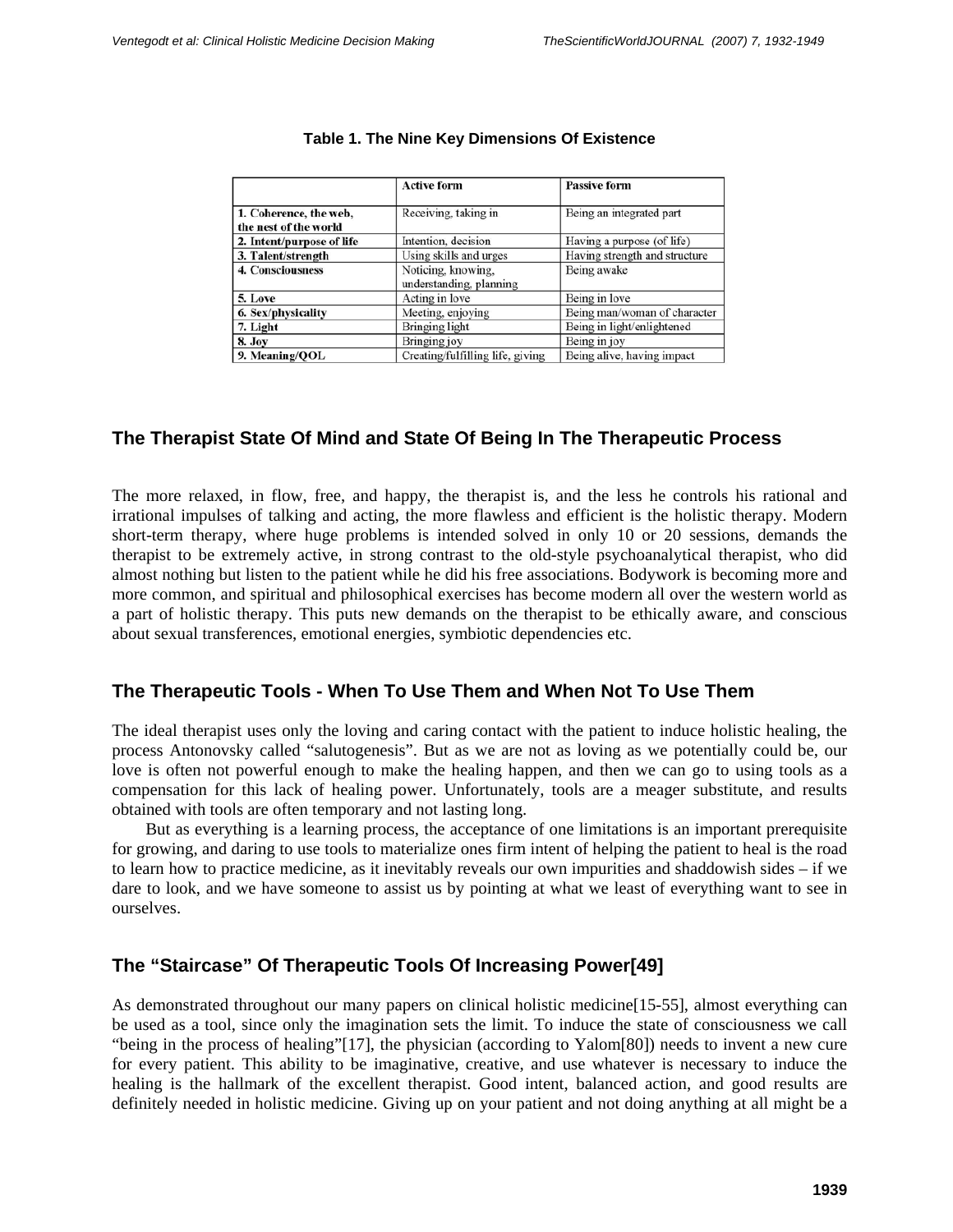bigger sin, in many cases, than doing your best as a holistic physician and still losing your patient. Still you need to use any tool only after careful consideration, respecting the golden rule never to use a tool more powerful and dangerous than necessary (compare that both in surgery and with chemotherapy the patient is risking death as a result of the treatment).

 Almost everything in the world can be used as a tool, but as the physician lines up his tools, some tools are used naturally before others and some might be painfully out of reach because of lack of expertise or due to the laws of your country. The ranking of tools after intensity, danger, and needed expertise of the physician gives a "staircase" of advanced tools of holistic medicine; its function is to help the holistic physician to "step up" in the use of the techniques one level at a time.

 Let us admit that therapy often is a little "messy" with the combination of a number of tools and techniques. To think of therapy as the clear-cut process of "walking the staircase" is too simple. Often, many of the steps are used in subtle and symbolic ways by the skilled therapist, i.e., hidden in jokes and ironic remarks. So this staircase is meant for education, training, and treatment strategy, and not to limit the flexibility and spontaneity of the therapy.

 The concept of "stepping up" in the therapy by using more and more "dramatic" methods to get access to repressed emotions and events has led to the common notion of a "therapeutic staircase" with still stronger, more efficient, and more potentially dangerous traumatic methods of therapy (see figure 1). We have identified 10 steps of this staircase:

- Is about establishing the relationship
- Is about establishing intimacy, trust, and confidentiality
- Is about giving support
- Is about taking the patient into the process of physical, emotional, and mental healing
- Is about social healing of being in the family
- Is about spiritual healing returning to the abstract wholeness of the soul
- Is about healing the informational layer of the body (from old times called the ethereal layer)
- Is about healing the three fundamental dimensions of existence: love, power, and sexuality in a direct way
- Is mind-expanding and consciousness-transformative techniques, and
- Techniques transgressing the borders of the patient and therefore often traumatizing, like using force and going against the will of the patient.

When the holistic physician or therapist masters one step, he can go on to training and using the techniques of the next step of the staircase. As step 10 is often traumatizing for the patient even with the best of physicians, it is generally advised that the holistic physician or therapist do not go there. When mastered by the physician, steps 5–8 (9) can be used, when steps 1–4 do not help the patient sufficiently. The tools must be used one level at a time and each step implies an increasing risk for traumatizing the patient. Levels 8 and 9 often take many years of practice to master.

 When everything else has been tried, but the healing has not occurred and the physician still senses that there is more to be done, the holistic physician can — if he has the necessary qualifications such as training in medical ethics and in the different treatment techniques, combined with a sufficient level of personal development and sufficient courage — use the advanced tools of holistic medicine. The advanced holistic physician's expanded toolbox contains powerful tools that can be organized into a staircase of the intensity of the therapeutic experience that they provoke and the level of expertise they take to master (see Figure 1 and Table 1). The more intense a therapeutic technique, the more emotional energy will normally be contained in the session and the higher the risk for the therapist to lose control or lose the patient to the dark side, which can make the therapeutic session very traumatic and damaging. These induced problems can almost always be healed if the patient stays in the therapy, so the real risk is losing the patient because he or she completely drops out of the therapy.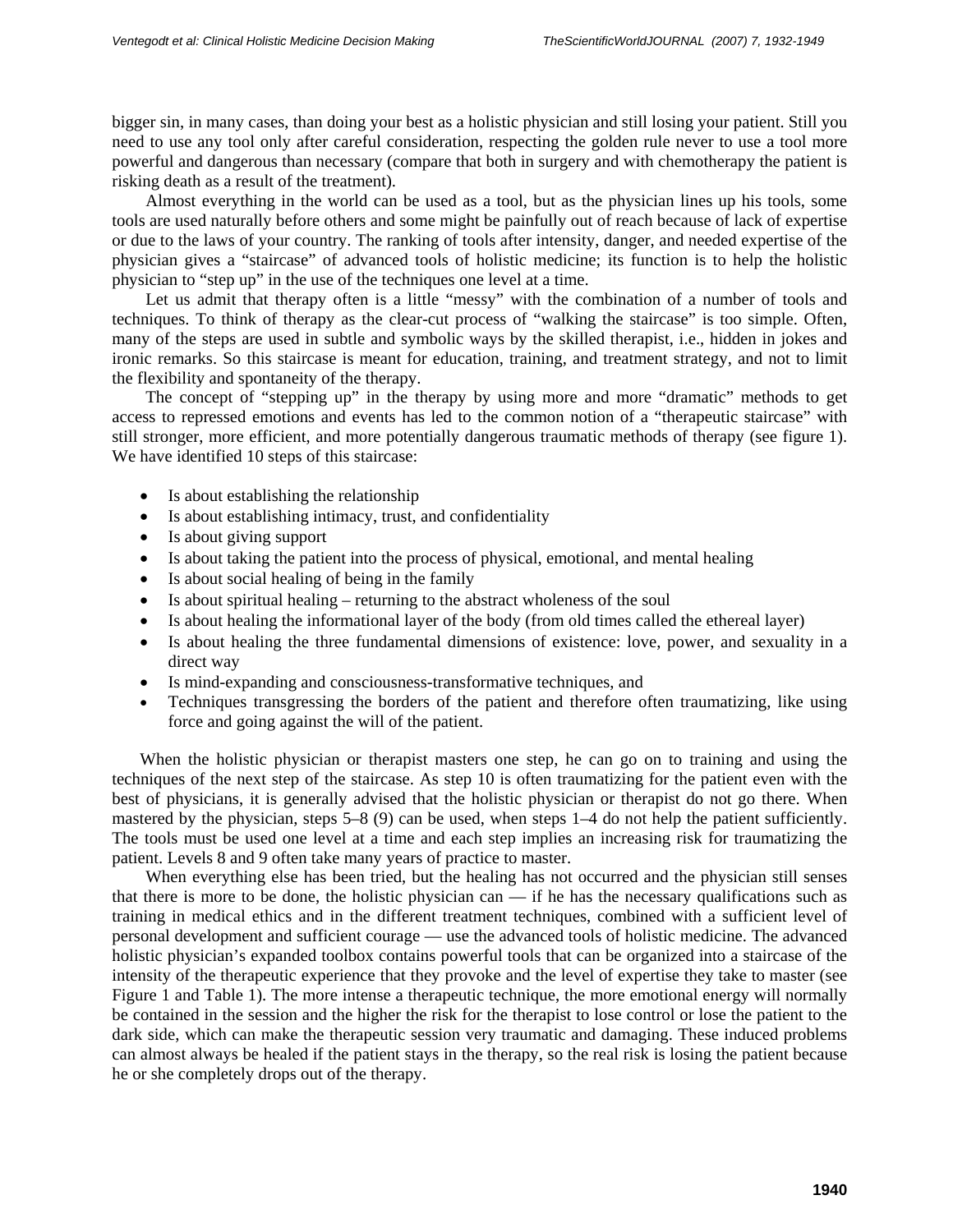# **Libidinous Investment In Abstinence As effective, Crazy-Wise, Therapeutic Behaviour**

Most interestingly, the destiny of the therapist experience with therapy is his choice of closing down or opening up for his libidinous energy towards his clients; the most dangerous of these energetic openings are of cause the acceptance of the transference and counter transference of Oedipal love, because the temptations of not keeping the borders are biggest here. Harold F Searles stated in his brilliant paper "Oedipal love in the counter transference"[81] the thesis that it is the therapist's libidinous investment in sexual abstinence that helps mentally ill patients to recover; he is believed to have cured 40% of his schizophrenic patients by using the combination of a good heart and a brilliant administration of sexual energy to cure his patients. Using the therapists own sexuality in combination with a strict sexual ethic as the therapeutic tool is an example of a crazy-wise therapeutic behavior, that most people would abandon, if it was not for the fact that he cured so many patients and harmed no one. Most interestingly, if you are a firm believer in Freud's theory of libido as the only creative power of man, you will not find a libidinous investment in a patient "crazy-wise" or plain crazy, you would find it rational and well based on theory. From a crazy-wise perspective the Freudian concept of libido is a crazy-wise theory in itself.

#### **Intention and Spiritual Matters**

The nature of the human wholeness is difficult to grasp as it is abstract; the essence of man – the essence of the soul – seems to be love in a particular color, the gift of the person, or the mission of the persons life[64-72]. When the patient recovers his remembrance of what he really is, the great talents of his personality are also revealed. Life is from this perspective about being of value to the world by using one's talents to enriching the surrounding world, and thus contributes in all relations.

 The theory of existential coherence explains many of the same facets of existence covered by the Four Quadrant Theory of Ken Wilber[82]. He also started with "The Great Nest of Being", what we call the coherent matrix of energy and information, or the web of the world. Wilber's four quadrants are intentions, behavior, culture and social relations, but love is rejected as a central concept in Wilber's model, making this model less useful for deep holistic, existential therapy, where love, trust, and holding are prerequisites for taking the patient into the state of consciousness we call "being in the process of existential healing"[17]. Responsibility for the person's own world is also difficult to rehabilitate using the Wilber model, whereas this is the consequence of walking the path of responsibility, noticing and reacting to your own impacts.

# **Research and Development Of The Science and The Therapist's Practice**

Both human, culture, and society develops, and medicine must follow, if it is to be contemporary and helpful to modern man. But research is always about stepping over the borders of today and yesterday, and sometimes the decisions taken in a field of little experience will show wrong or insufficient.

 In this field, making the wrong decisions is not only allowed, it is an obligation, for you cannot make any decision on incomplete foundation of knowledge without the attitude that it is completely OK to make mistakes, when you only learn from them and do whatever you can to make it up to the patient.

 Research will naturally be done with the group of patients that cannot be helped with the standard method, and it is justified by their need for help. Often the case is that if the holistic therapist cannot help them, nobody can, as the biomedical doctor is sought first in most cases.

Both positive and negative results must be shared with the international community for the patients not to have suffered for nothing. The decision of doing something completely new in the intent of helping the patient on an experimental basis is the most difficult decision to make in the holistic clinic. Surprisingly, if the therapist remembers the principles of healing and make sure that the experimental treatment complies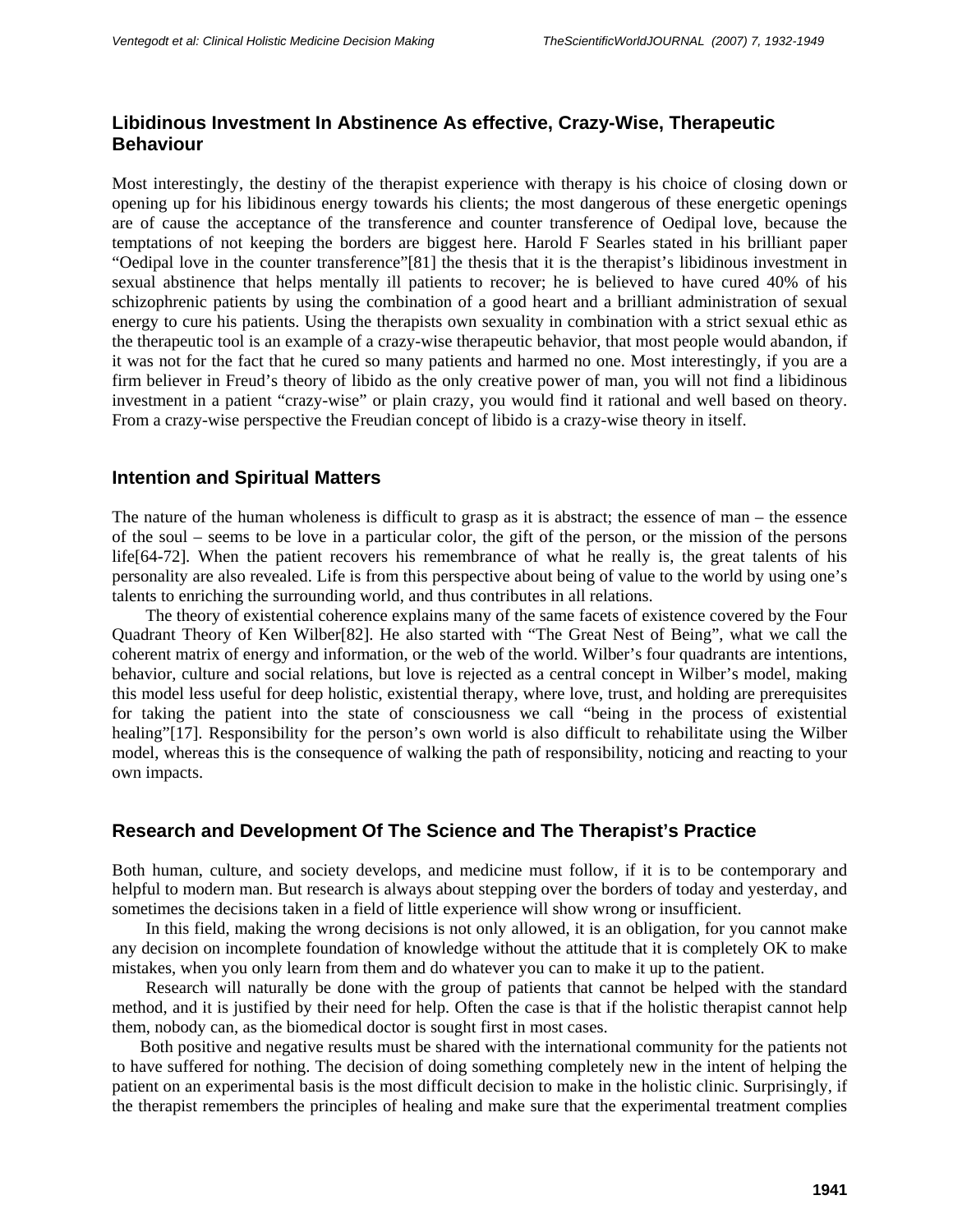to these few basic rules, most new interventions will in our experience help the patient, also when all hope is lost. We have seen this with cancer patients, where chemotherapy has failed to help, and we have tried something untraditional to induce holistic healing; in most examples this has seemingly actually helped the patients to survive the life expectance given them by their biomedical doctor.

#### **Leaning From The Patient's Process and Self-Therapy**

The attitude that "I as a physician" myself got a little of all diseases, imbalances, impurities, and disturbances is extremely helpful to accept the often dramatic impact on oneself from holistic therapy on the patient. The openness to learn takes the humility of a therapist who knows that he or she is not at all neither perfect nor completely sound. But to look deeply into your own wounds from being raised in a dysfunctional family with incestuous bindings are really challenging. And when it comes down to it, perfect parents are really rare. So we are all quite neurotic and damaged, and in need of healing our existence our self.

 Helping other people knowing this about our self takes the challenge of being therapist to a new level. Surprisingly, the fact that therapy is provoking and inspiring our own personal growth, is what makes being a holistic therapist so satisfying and extraordinary. Only the painstaking process of personal growth will lead us to realize that there really are no limits for what we can do for our self and our patients.

#### **The Therapist's Healthy Attitude: Humility, Love and Acceptance**

Coming from the heart is the solution to the problem of how to help. Because we are all caught in our mental description of the world, we will inevitably start our medical practice less holistic and more "methodological" and instrumental. But as we little by little realize that the drugs are not really helping much, and that other therapeutic tools and techniques are only excuses for intimacy, closeness and loving contact with the patient, we will day for day stand more bravely forward and finally admit, that we are beings of love, and that our natural tendency is to care and to give without getting anything but our own happiness in return. And in this realization we will grow into powerful holistic healers, in the same time, as we will feel more and more humble and powerless.

 The paradox of love is that only when we let go, and accept that we really cannot do anything for another person, for the person must decide for himself, and create his own life – autonomously – for himself, can we help. This is the paradox and the miracle of holistic medicine. Being a successful therapist in this field is very much a question of surrendering to reality, being one with the Great Spirit, being purely of service, or how you want to put it.

# **Patient's Metamorphosis, Miracle Cures, Religious Beliefs, and The Role Of The "Magic Healer"**

The believe of most holistic healer is that the blue-print of body, mind, and spirit is always intact and that contacting this informational source within can lead to complete healing in spite of every seemingly misery and hopelessness of the situation. This is really a kind of religious belief, where life is in our imagination empowered with almost magic powers. Because of the logic of hermeneutics, this believe will often materialize, so the therapist that believe in true miracles will see them every day, and the therapist that don't will never see them. When the skeptical therapist enters the optimistic therapists clinic, he will find nothing but doubtful successes and certain failures, and when the trusting and positive therapist come to the skeptical physicians clinic he will find miracle after miracle happening even there.

 Patients who come to believe will go to therapists that believe and here go though adult human metamorphosis[83-92] and be transformed into wonderful, able and happy people, even their bodies will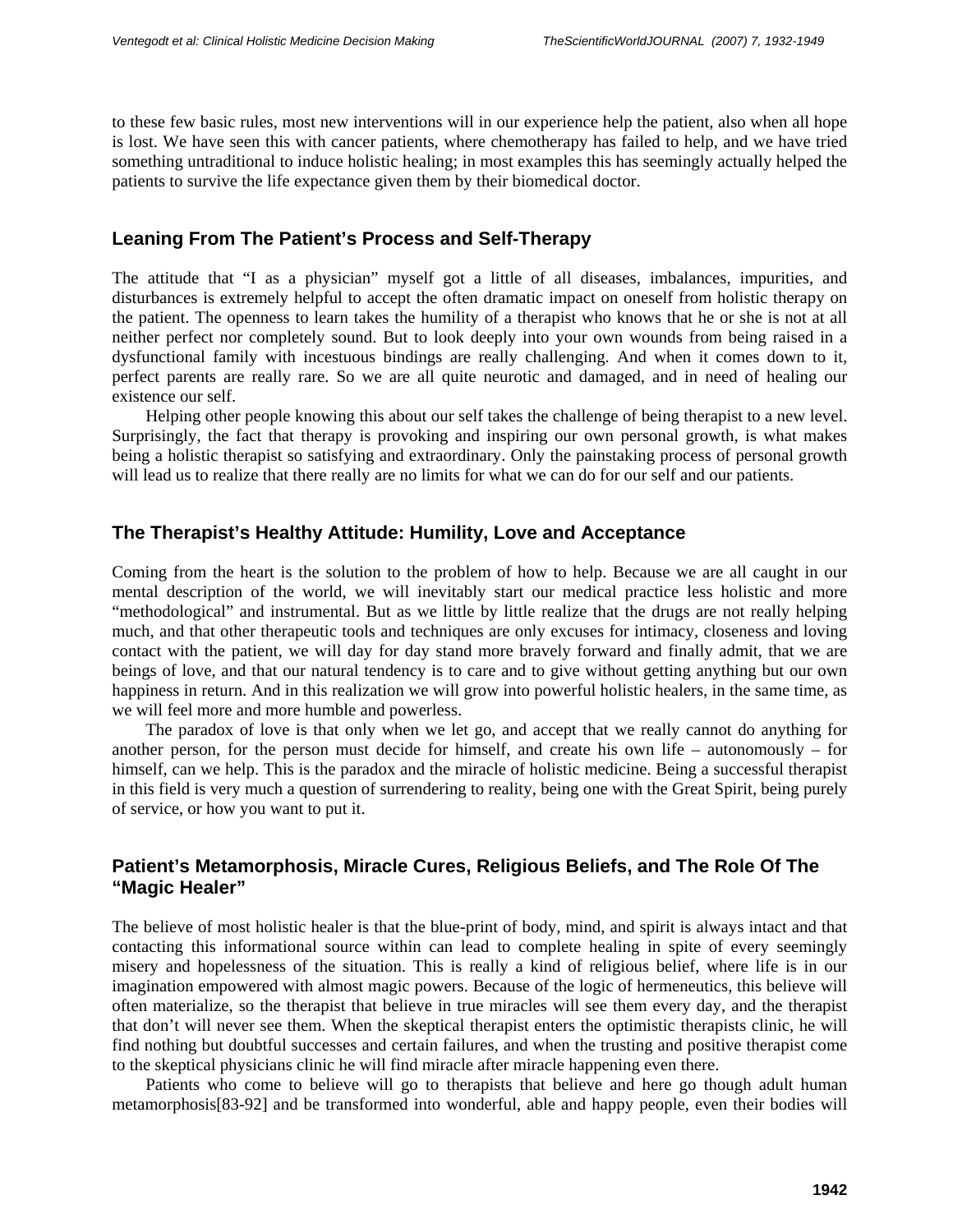be transformed. And patients that do not believe will go to therapist and get their bodies and minds damaged and destroyed. The religious healer will attract religious patients. And the skeptical healer will attract sceptical patients. Every person will get what he materializes. The therapist role is to serve and to materialise what he believes in. The holistic therapist will often believe in healing the whole existence. And all choices will be made in that believe.

#### **Relations To Biomedical Colleges, Other Therapists and Patient's Reality**

The fact that biomedical and holistic therapist living in very different worlds with very different cosmologies and very different experiences is often becoming a problem for the patient, who has to chose between to fundamentally different worlds and different treatments.

 And often are the skeptic minds much more powerful that the trusting souls, making biomedicine winning many legal and political battles. But all over the world people are more positive in their attitudes and philosophies, and holistic medicine is growing fast with more consultations now in the USA than biomedical consultations. The battles are becoming intensified all over the world, and it seems that we in the next 20 years or so will have a complete commercial shift into holistic medicine; this shift is already predicted and being prepared for by many of today's large pharmaceutical companies. In the same time we see increasing lobbyist activities from physicians and industry trying to suppress holistic medicine – the war against homeopathy in Germany being an example.

 The war is happening in the way that the holistic medicine is tested on the premises of biomedicine. With homeopathy, it is most unlikely that it is the homeopathic drugs in themselves that has any effect; the healing happens as the patient becomes more conscious of his human character and thus more accepting and integrating in attitude and philosophy of life. But instead of looking of these shift in consciousness and acknowledging all the good things there is happening for the patients who believe, skeptical research is des-empowering the homeopathic tradition, obviously in the intension of substituting it with biomedicine ("rational medicine", "evidence based medicine").

There is really nothing evidence based about the way the war is going on; only materialization of believes, as both patients and researchers are caught in the hermeneutic illusory web of interpretation of the world. We need a truly integrative medicine now, with space for more that one cosmology, i.e. a polycosmological entrance. Because biomedicine is not wrong; from one perspective the world is really chemistry and physics only. And the spiritual medicine is not wrong either. From another perspective, everything is really a materialization of consciousness. It is time to embrace a poly-paradigmatic medical science.

Ethical consideration; monitoring and documenting the therapeutic results

The purpose of medical ethics is to ensure that the patient is not exploited or harmed in any way. To monitor the effect of the therapy and to be sure that it really helps and that it does not harm the patient is the primary ethical concern in holistic medicine. As the sense of coherence is the primary goal, and as this has been difficult to measure directly<sup>[4-9]</sup>, the effect of holistic therapy on quality of life, health and ability has proven easy and efficient as an effect measure (it takes only 5 min. to fill in the QOL5 questionnaire[93] self-assessed QOL, subjective health (physical and mental) and the quality of human relationships); ability of functioning (love, work, social, sexual) is also relevant to measure.

To measure the patients before and after treatment seems to be mandatory, and we have done that for years in our clinic, being able to document sufficient results of the interventions on more than half the patients[56-61].

 Bodywork is a hallmark of holistic therapies, and bodywork introduces a lot of ethical problems known already by Hippocrates and his students[63]. The ethical problems of modern bodywork might be best illuminated by using the extreme example of holistic sexological bodywork, originating both from the Hippocratic tradition and from the Asian/Indian holistic medical tradition[54,55]. The procedure of Hippocratic pelvic massage, in Denmark known and practiced by hundreds of therapists as "acupressure through the vagina" is such a technique that seemingly is extremely efficient to help patients with primary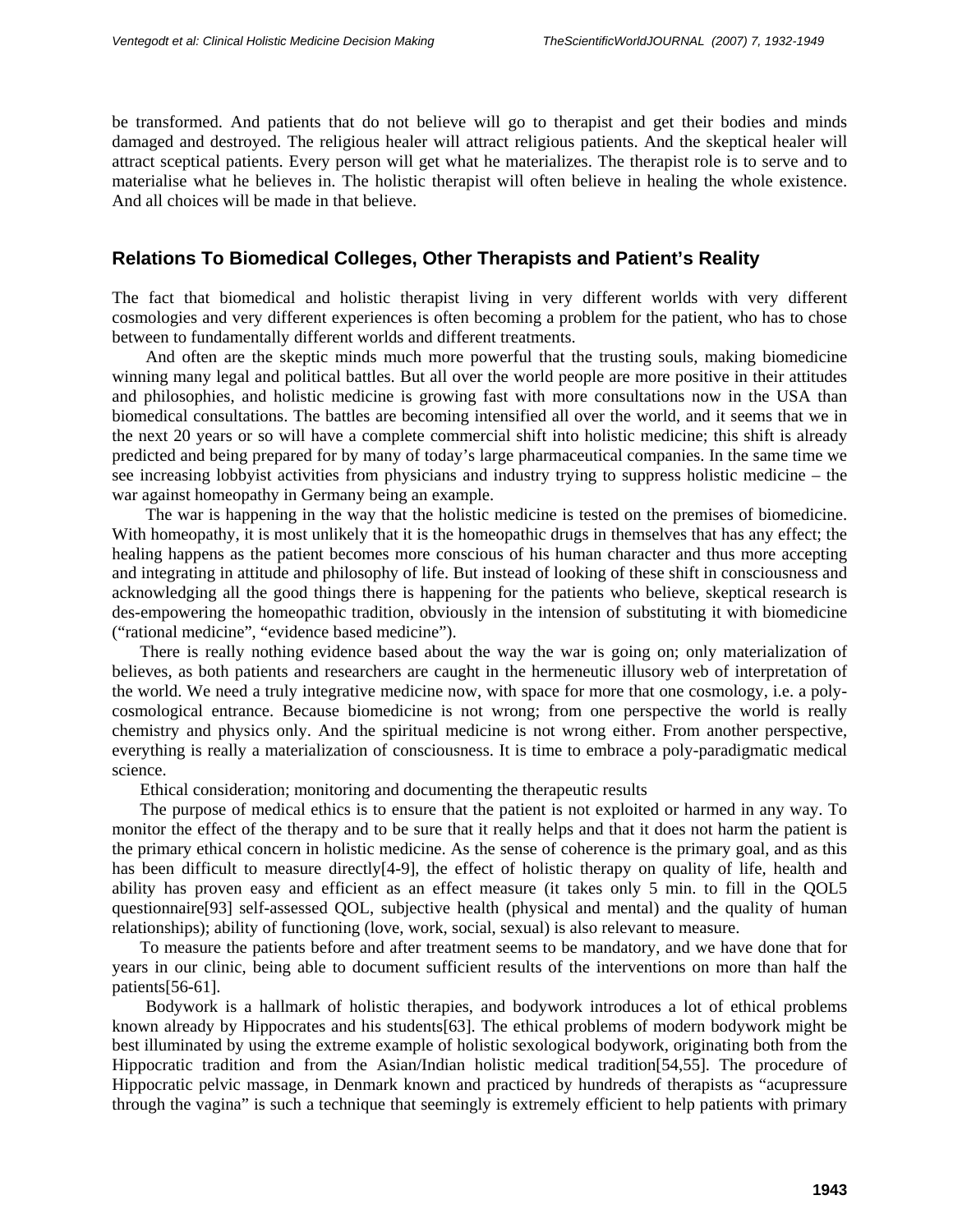vulvodyni and chronic pelvic pain, but must be performed according to ethical standards. The holistic sexological procedures are derived from the holistic existential therapy, which involves re-parenting, massage and bodywork, conversational therapy, philosophical training, healing of existence during spontaneous regression to painful life events (gestalts) and close intimacy without any sexual involvement.

In psychology, psychiatry and existential psychotherapy[80], touch is often allowed, but a sufficient distance between therapist and client must always be kept, all clothes kept on and it is even recommended, that the first name is not taken into use to keep the relationship as formal and correct as possible. The reason for this distance is to create a safety zone that removes the danger of psychotherapy leading to sexual involvement. In the original Hippocratic medicine[63], as well as in modern holistic existential therapy such a safety zone was not possible, because of the simultaneous work with all dimensions of existence, from therapeutic touch[22] of the physical body, feelings and mind, to sexuality and spirituality. The fundamental rule has since Hippocrates been that the physician must control his behaviour, not to abuse his patient. The patients in holistic existential therapy and holistic sexology are often chronically ill, and their situation often pretty hopeless, as many of them have been dysfunctional and incurable for many years or they are suffering from conditions for which there are no efficient biomedical cure.

The primary purpose of the holistic existential therapy is to improve quality of life, secondary to improve health and ability. The severe conditions of the patients and the chronicity is what ethically justify the much more direct, intimate and intense method of holistic existential therapy, which integrates many different therapeutic elements and works on many levels of the patient's existence and personality at the same time. Holistic sexology is holistic existential therapy taken into the domain of sexology. The general ethical rule is that everything that does not harm and in the end will help the patient is allowed ("first do no harm"). An important aspect of the therapy is that the physician must be creative and in practice invent a new treatment for every patient, as Yalom has suggested[80]. To perform the sexological technique of acupressure through the vagina, the holistic sexologist must be able to control not only his/her behavior, but also his sexual excitement to avoid any danger of the therapeutic session turning into sexual activity. Most physicians can do the classic pelvic examination after their standard university training, but the vaginal acupressure we are discussing here in this paper can only be obtained through long training and supervision in order to reach a level, where such a procedure can be performed.

Side effects of the treatment can be soreness of the genitals and periods of bad mood, as old painful repressed material are slowly integrated. We have seen acute psychosis as a sexually abused woman confronted her most painful experiences, but she recovered in a few days without the use of drugs and this episode was an integral part of her healing. In fact it was her therapeutic breakthrough. As it is possible that the patient can feel abused from transferences, it is extremely important to address this openly to prevent this situation. We recommend that the patient is contacted or followed for 1-5 years, to prevent and handle any potential long-term negative effects of the treatment. In spite of these problems we have found the treatment with holistic existential therapy combined with the tool of vaginal acupressure to be very valuable for the patients[54,55].

#### **DISCUSSION**

There are many factors influencing the therapist's choice of action in the therapeutic session. We have presented it as if the therapist had the power of deciding what is going on. The reason that every treatment of a patient takes its own route might very well be that every patient because of his or her basic resistance is struggling very hard not go get well, not to get cures, not to get into the state of salutogenesis. The reason for this is clear from a psychodynamic perspective: The defenses are created for survival difficult situations in the past, and the patent will unconsciously feel like dying if these situations reappear in consciousness.

 So therapy is a dance, or a fight, or a play; a complex pattern is created like always when to forces are almost of same size and opposite each other, and creating a chaotic, highly dynamic middle zone of whorls and constant changes.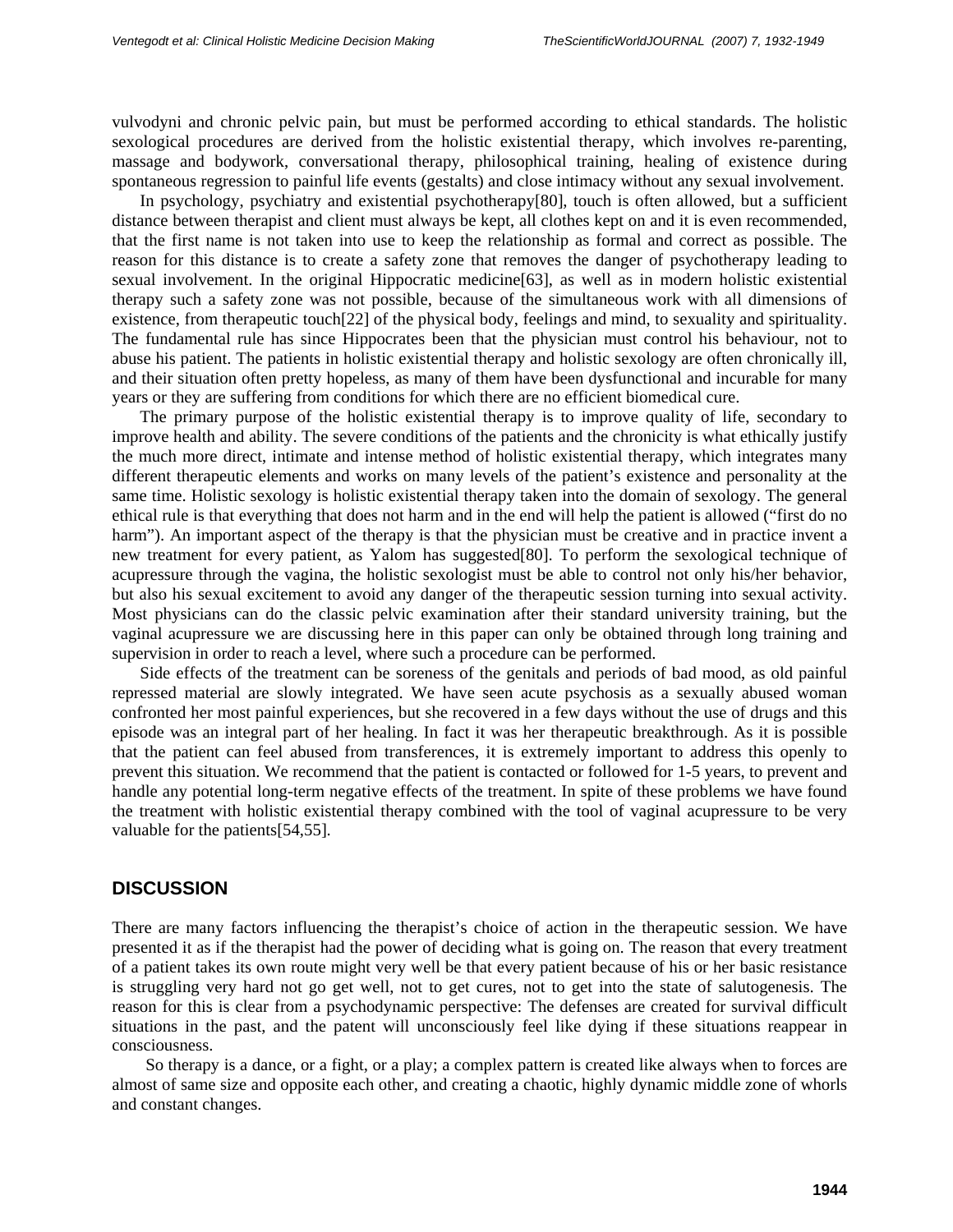Our list of factors influencing therapy might be complete useless, if it is so simple that the patient subconsciously is doing whatever possible for destroying the therapy, and the therapist just is following along as well as possible. Because then the "individual cure for every patient" is nothing but the patients escape route before he or she is finally caught, and the destructive, neurotic or psychotic survival patterns busted for good.

 The argument that the large creativity observed in clinical holistic therapy is coming from the therapist emotional and spiritual intelligence, might just be the therapist's narcissistic positive interpretation of what it is like to be almost completely out of control in the session. Maybe it is not a deeper and wiser layer of the therapist taking over, but just the patient unconsciously fighting for his or her survival, and therefore naturally investing more energy and efforts and therefore being smarter than us.

 Many of the tools of the advanced holistic medical toolbox are inducing dramatic feelings in the patient, and it is an art to know when to use and when to avoid using a specific tool. The truth is that in spite of all the rational principles only the emotional intelligence can provide us with the wisdom of when to use a tool, because of the extreme complexity of the human consciousness. The central thing is therefore that the therapist at all times is aware of his intentions, and certain that he is in good intend towards his patients and acting in accordance with all professional and ethical principles. It might be almost impossible to control this from outside; because of this measuring the results of therapy and being sure of really helping his patients might in the end be the most ethical the therapist can do.

# **CONCLUSION**

Clinical holistic medicine is curing every second patient – in the patient's own experience – from physical illness and chronic pain, mental illness, low self-esteem, low quality of life, sexual dysfunction and low working ability[57-62]. But the therapy is not following any nice and reproducible pattern, in spite of 4 rather clear therapeutic principles and a well-defined tool-box[49]. On the contrary every treatment has its own course, and we say that we need to invent a new treatment for every patient. We are in this paper identifying many of the factors that seem to come into play guiding the therapist's decision-making in the session. We are suggesting that crazy-wise aspects of the therapist are responsible for the creativity that in the end will take the patient into existential healing (salutogenesis).

"Holy madness"[94] is a well-known concept from eastern spiritual teaching (as a Goggle-search will show), and seems to be a very appropriate expression for what is going on in the therapy, inside the therapist when he is fully engaged. Most interestingly "holy madness" is also a very accurate description of the state of consciousness called "holistic healing"[17]. And maybe all the chaos and creativity is not really delivered by the therapist but much more by the patient him- or her self; as therapists we like to flatter our self with the idea of being in control, creating the cure, and helping the patient making the idea of the patient being responsible less attractive (but never the less very likely).

We suggest that the therapist that allows himself to be existentially absorbed and engaged beyond the mind in the therapeutic process, and who is able to use all aspects of himself, body, mind and spirit included in the service of the patient, is much more successful in inducing existential healing in the patient, than the classic, rational, distant, mind-oriented, physician who uses only reductionistic, and scientific principles and tools for therapy.

Spiritual commitment and love is what we firmly believe heal the patients; only by letting go of the minds firm grip on reality can love find its natural and full expression in the therapy. Sexuality and libidinous interest is a natural part of this, and the investment of libidinous energy without acting out sexually has been suggested as the key to entering the universe of "crazy-wise healing".

Only by allowing the energy to dance within our self, and make the therapeutic decisions that we instinctively know are right to free our patient, and allow our self to speak and act completely without censorship, can we be as natural and powerful as we need to be, to overcome the resistance – the dark side of our self and the patient in combination - and induce Antonovsky salutogenesis[2,3] – the healing of the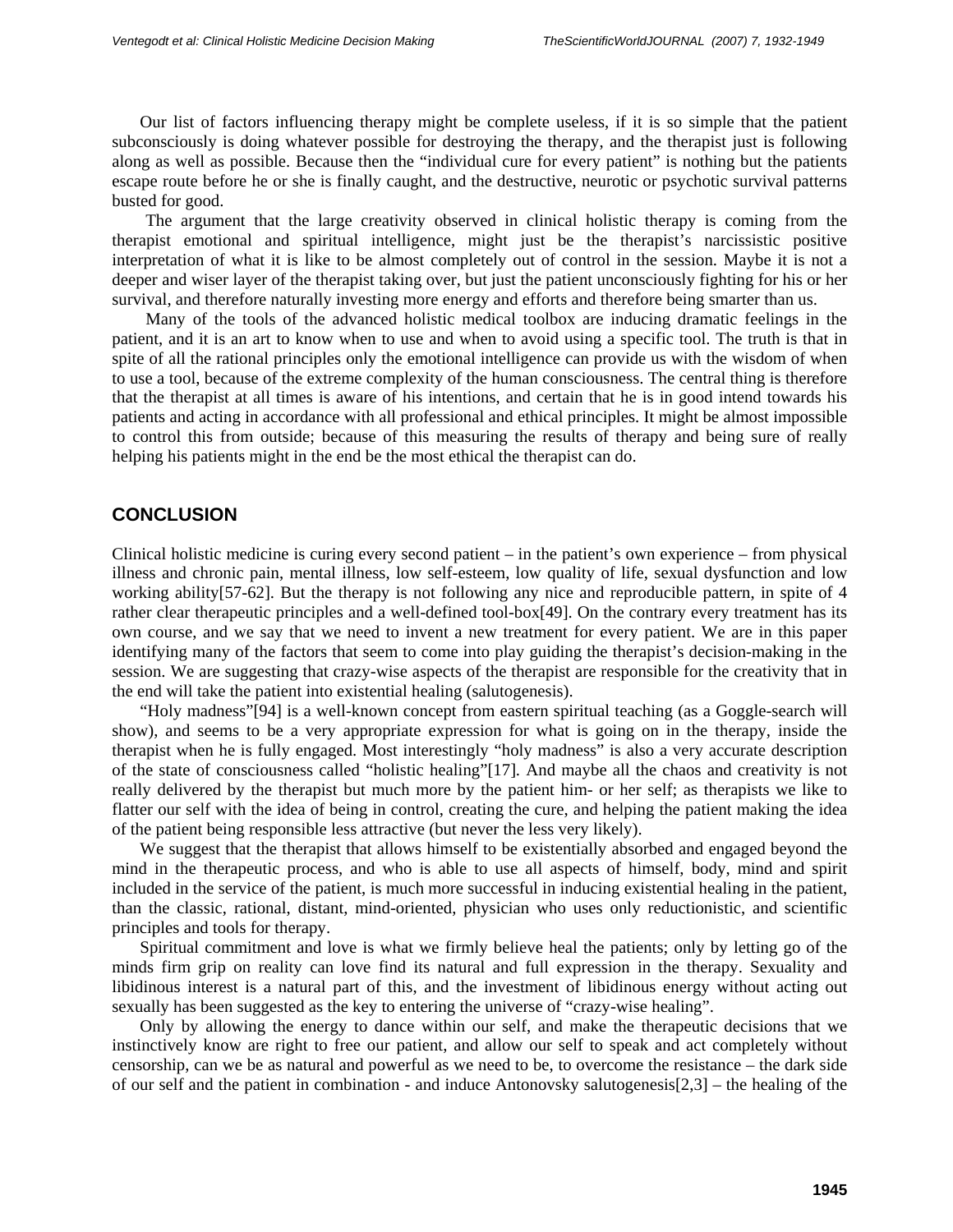patient's whole existence that will be followed by recovery of illness, improving of the patient's abilities, and recovery of the patients global quality of life.

# **ACKNOWLEDGEMENTS**

The Danish Quality of Life Survey and the Quality of Life Research Center was 1991-2004 supported by grants from the 1991 Pharmacy Foundation, the Goodwill-fonden, the JL-Foundation, E. Danielsen and Wife's Foundation, Emmerick Meyer's Trust, the Frimodt-Heineken Foundation, the Hede Nielsen Family Foundation, Petrus Andersens Fond, Wholesaler C.P. Frederiksens Study Trust, Else & Mogens Wedell-Wedellsborg's Foundation and IMK Almene Fond. The research was approved by the Copenhagen Scientific Ethical Committee under number (KF)V.100.2123/91 and later correspondence.

# **REFERENCES**

- 1. Technology Council. (2002) Rapport from the Technology Council on alternative treatment to the Danish Parliement. 19. March 2002, Christiansborg [Danish]
- 2. Antonovsky, A. (1985) *Health, stress and coping.* Jossey-Bass, London.
- 3. Antonovsky, A. (1987) Unravelling the mystery of health. How people manage stress and stay well. Jossey-Bass, San Franscisco.
- 4. Flensborg-Madsen, T., Ventegodt, S., and Merrick, J. (2005) Sense of coherence and physical health. A Review of previous findings. *TheScientificWorldJOURNAL* **5**, 665-673.
- 5. Flensborg-Madsen, T., Ventegodt, S., and Merrick, J. (2005) Why is Antonovsky's sense of coherence not correlated to physical health? Analysing Antonovsky's 29-item sense of coherence scale (SOCS). *TheScientificWorldJOURNAL*  **5**, 767-776
- 6. Flensborg-Madsen, T., Ventegodt, S., and Merrick, J. (2006) Sense of coherence and health. The construction of an amendment to Antonovsky's sense of coherence scale (SOC II). *TheScientificWorldJOURNAL* **6,** 2133-2139.
- 7. Flensborg-Madsen, T., Ventegodt, S., and Merrick, J. (2006) Sense of coherence and physical health. A cross-sectional study using a new SOC scale (SOC II). *TheScientificWorldJOURNAL* **6,** 2200-2211.
- 8. Flensborg-Madsen, T., Ventegodt, S., and Merrick, J. (2006) Sense of coherence and physical health. Testing Antonovsky's theory. *TheScientificWorldJOURNAL* **6,** 2212-2219.
- 9. Flensborg-Madsen, T., Ventegodt, S., and Merrick, J. (2006) Sense of coherence and health. The emotional sense of coherence (SOC-E) was found to be the best-known predictor of physical health. *TheScientificWorldJOURNAL* **6,**  2147-2157.
- 10. Ventegodt, S., Flensborg-Madsen, T., Andersen, N..J., Nielsen, M., Mohammed, M., and Merrick, J. (2005) Global quality of life (QOL), health and ability are primarily determined by our consciousness. Research findings from Denmark 1991-2004. *Social Indicator Research* **71**, 87-122.
- 11. Ventegodt, S., Flensborg-Madsen, T., Anderson, N.J., and Merrick, J. (2005) Factors during pregnancy, delivery and birth affecting global quality of life of the adult child at long-term follow-up. Results from the prospective Copenhagen Perinatal Birth Cohort 1959-1961. *TheScientificWorldJOURNAL* **5**, 933-941.
- 12. Ventegodt, S., Flensborg-Madsen, T., Andersen, N.J., and Merrick, J. (2005) Events in pregnancy, delivery, and infancy and long-term effects on global quality of life: results from the Copenhagen Perinatal Birth Cohort 1959-61. *Med Sci Monit.* **11(8)**, CR357-65.
- 13. Ventegodt, S., Flensborg-Madsen, T., Andersen, N..J., Morad, M., and Merrick, J. (2006) Quality of life and events in the first year of life. Results from the prospective Copenhagen Birth Cohort 1959-1961. *TheScientificWorldJOURNAL*. **6**, 106-115.
- 14. Ventegodt, S., Flensborg-Madsen, T., Andersen, N..J., and Merrick, J. (2006) What influence do major events in.life have on our later quality of life? A retrospective study on life events and associated emotions. *Med Sci Monit.* **12(2)**, SR9-15.
- 15. Ventegodt, S., Andersen, N.J., and Merrick, J. (2003) Holistic medicine: Scientific challenges. *TheScientificWorldJOURNAL* **3**, 1108-1116.
- 16. Ventegodt, S., Andersen, N.J., and Merrick, J. (2003) Holistic Medicine II: The square-curve paradigm for research in alternative, complementary and holistic medicine: A cost-effective, easy and scientifically valid design for evidence based medicine. *TheScientificWorldJOURNAL* **3**, 1117-1127.
- 17. Ventegodt, S., Andersen, N.J., and Merrick, J. (2003) Holistic Medicine III: The holistic process theory of healing. *TheScientificWorldJOURNAL* **3**, 1138-1146.
- 18. Ventegodt, S., Andersen, N.J., and Merrick, J. (2003) Holistic Medicine IV: Principles of the holistic process of healing in a group setting. *TheScientificWorldJOURNAL* **3**, 1294-1301.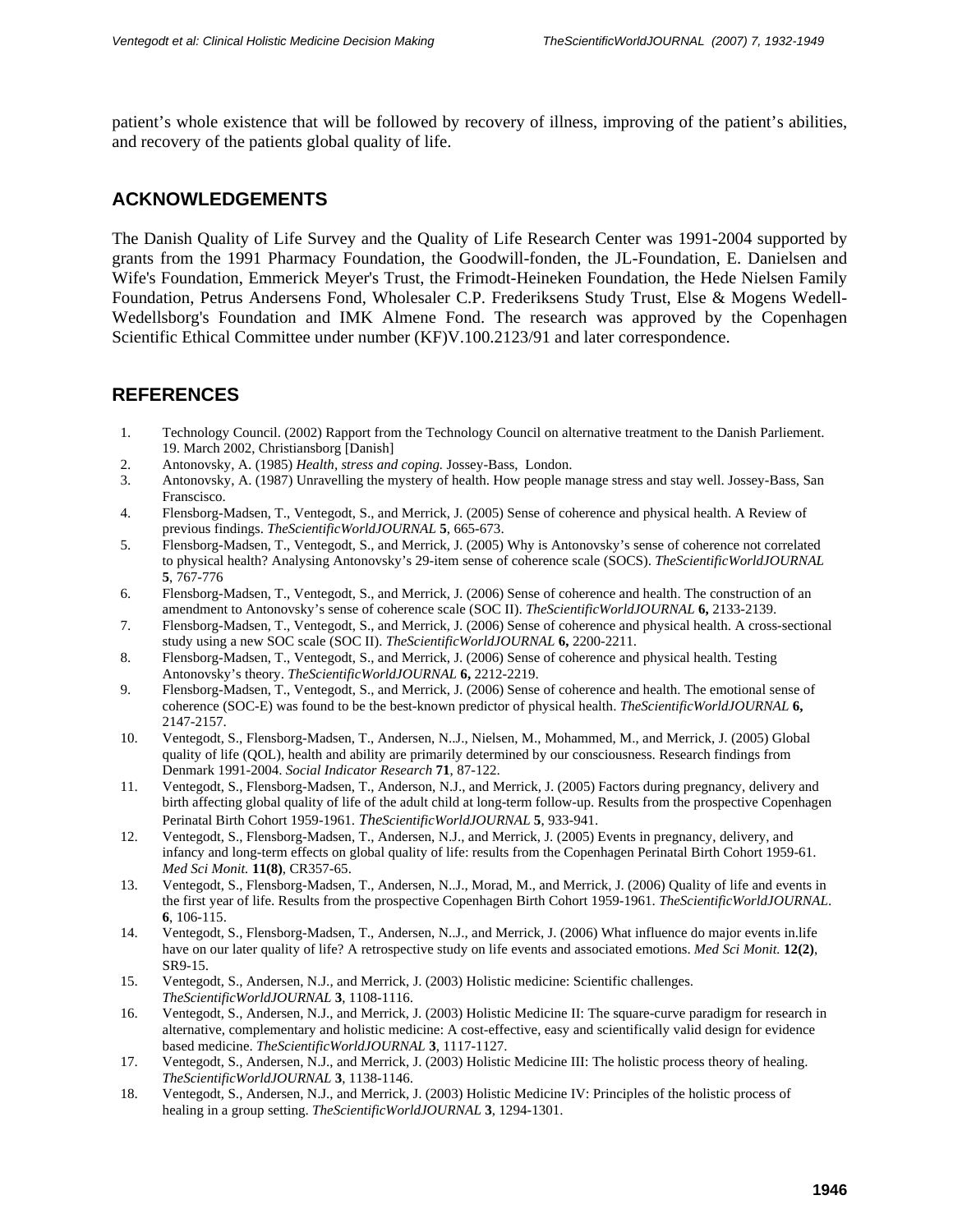- 19. Ventegodt, S. (in press) Every Contact With the Patient Must Be Therapeutic. *Journal of Pediatric and Adolescent Gynecology*
- 20. Ventegodt, S. and Merrick, J. (2005) Psychosomatic reasons for chronic pains. *South Med J.* **98(11)**, 1063.
- 21. Ventegodt, S. and Merrick J. (2004) Clinical holistic medicine: Applied consciousness-based medicine. *TheScientificWorldJOURNAL* **4**, 96-99.
- 22. Ventegodt, S., Morad, M., and Merrick, J. (2004) Clinical holistic medicine: Classic art of healing or the therapeutic touch. *TheScientificWorldJOURNAL* **4**, 134-147.
- 23. Ventegodt, S., Morad, M., and Merrick, J. (2004) Clinical holistic medicine: The "new medicine", the multiparadigmatic physician and the medical record. *TheScientificWorldJOURNAL* **4**, 273-285.
- 24. Ventegodt, S., Morad, M., and Merrick, J. (2004) Clinical holistic medicine: Holistic pelvic examination and holistic treatment of infertility. *TheScientificWorldJOURNAL* **4**, 148-158.
- 25. Ventegodt, S., Morad, M., Hyam, E., and Merrick, J. (2004) Clinical holistic medicine: Use and limitations of the biomedical paradigm *TheScientificWorldJOURNAL* **4**, 295-306.
- 26. Ventegodt, S., Morad, M., Kandel, I., and Merrick, J. (2004) Clinical holistic medicine: Social problems disguised as illness. *TheScientificWorldJOURNAL* **4**, 286-294.
- 27. Ventegodt, S., Morad, M., Andersen, N.J., and Merrick, J. (2004) Clinical holistic medicine Tools for a medical science based on consciousness. *TheScientificWorldJOURNAL* **4**, 347-361.
- 28. Ventegodt S, Morad M, and Merrick J. (2004) Clinical holistic medicine: Prevention through healthy lifestyle and Quality of life. *Oral Health Prev Dent.* **1**, 239-245.
- 29. Ventegodt, S., Morad, M., Hyam, E., and Merrick, J. (2004) Clinical holistic medicine: When biomedicine is inadequate. *TheScientificWorldJOURNAL* **4**, 333-346.
- 30. Ventegodt, S., Morad, M., and Merrick, J. (2004) Clinical holistic medicine: Holistic treatment of children. *TheScientificWorldJOURNAL* **4**, 581-588.
- 31. Ventegodt, S., Morad, M., and Merrick, J. (2004) Clinical holistic medicine: Problems in sex and living together. *TheScientificWorldJOURNAL* **4**, 562-570.
- 32. Ventegodt, S., Morad, M., Hyam, E., and Merrick, J. (2004) Clinical holistic medicine: Holistic sexology and treatment of vulvodynia through existential therapy and acceptance through touch. *TheScientificWorldJOURNAL* **4**, 571-580.
- 33. Ventegodt, S., Flensborg-Madsen, T., Andersen, N.J., Morad, M., and Merrick, J. (2004) Clinical holistic medicine: A Pilot on HIV and Quality of Life and a Suggested treatment of HIV and AIDS. *TheScientificWorldJOURNAL* **4**, 264- 272.
- 34. Ventegodt, S., Morad, M., and Merrick, J. (2004) Clinical holistic medicine: Induction of Spontaneous Remission of Cancer by Recovery of the Human Character and the Purpose of Life (the Life Mission). *TheScientificWorldJOURNAL*  **4**, 362-377.
- 35. Ventegodt, S., Morad, M., Kandel, I., and Merrick, J. (2004) Clinical holistic medicine: Treatment of physical health problems without a known cause, exemplified by hypertension and tinnitus. *TheScientificWorldJOURNAL* **4**, 716-724.
- 36. Ventegodt, S., Morad, M., and Merrick, J. (2004) Clinical holistic medicine: Developing from asthma, allergy and eczema. *TheScientificWorldJOURNAL* **4**, 936-942.
- 37. Ventegodt, S., Morad, M., Press, J., Merrick, J., and Shek, D. (2004) Clinical holistic medicine: Holistic adolescent medicine. *TheScientificWorldJOURNAL* **4**, 551-561.
- 38. Ventegodt, S., Solheim, E., Saunte, M.E. Morad, M., Kandel, I., and Merrick, J. (2004) Clinical holistic medicine: Metastatic cancer. *TheScientificWorldJOURNAL* **4**, 913-935.
- 39. Ventegodt, S., Morad, M., Kandel, I., and Merrick, J. (2004) Clinical holistic medicine: a psychological theory of dependency to improve quality of life. *TheScientificWorldJOURNAL* **4**, 638-648.
- 40. Ventegodt, S., and Merrick, J. (2005) Clinical holistic medicine: Chronic infections and autoimmune diseases. *TheScientificWorldJOURNAL* **5**, 155-164.
- 41. Ventegodt, S., Kandel, I., Neikrug, S., and Merrick, J. (2005) Clinical holistic medicine: Holistic treatment of rape and incest traumas. *TheScientificWorldJOURNAL* 5, 288-297.
- 42. Ventegodt, S., Morad, M., and Merrick, J. (2004) Clinical holistic medicine: Chronic pain in the locomotor system. *TheScientificWorldJOURNAL* **5**,165-172.
- 43. Ventegodt, S., and Merrick, J (2005) Clinical holistic medicine: Chronic pain in internal organs. *TheScientificWorldJOURNAL* **5**, 205-210.
- 44. Ventegodt, S. Kandel, I., Neikrug, S. and Merrick, J. (2005) Clinical holistic medicine: The existential crisis life crisis, stress and burnout. *TheScientificWorldJOURNAL* **5**, 300-312.
- 45. Ventegodt, S., Gringols, G., and Merrick, J. (2005) Clinical holistic medicine: Holistic rehabilitation. *TheScientificWorldJOURNAL* **5**, 280-287.
- 46. Ventegodt, S., Andersen, N.J., Neikrug, S., Kandel, I., and Merrick, J (2005) Clinical holistic medicine: Mental disorders in a holistic perspective. *TheScientificWorldJOURNAL* **5**, 313-323.
- 47. Ventegodt, S., Andersen, N.J., Neikrug, S., Kandel, I. and Merrick, J (2005) Clinical Holistic Medicine: Holistic Treatment of Mental Disorders. *TheScientificWorldJOURNAL* **5**, 427-445.
- 48. Ventegodt, S., and Merrick, J. (2005) Clinical holistic medicine: The patient with multiple diseases. *TheScientificWorldJOURNAL* **5**, 324-339.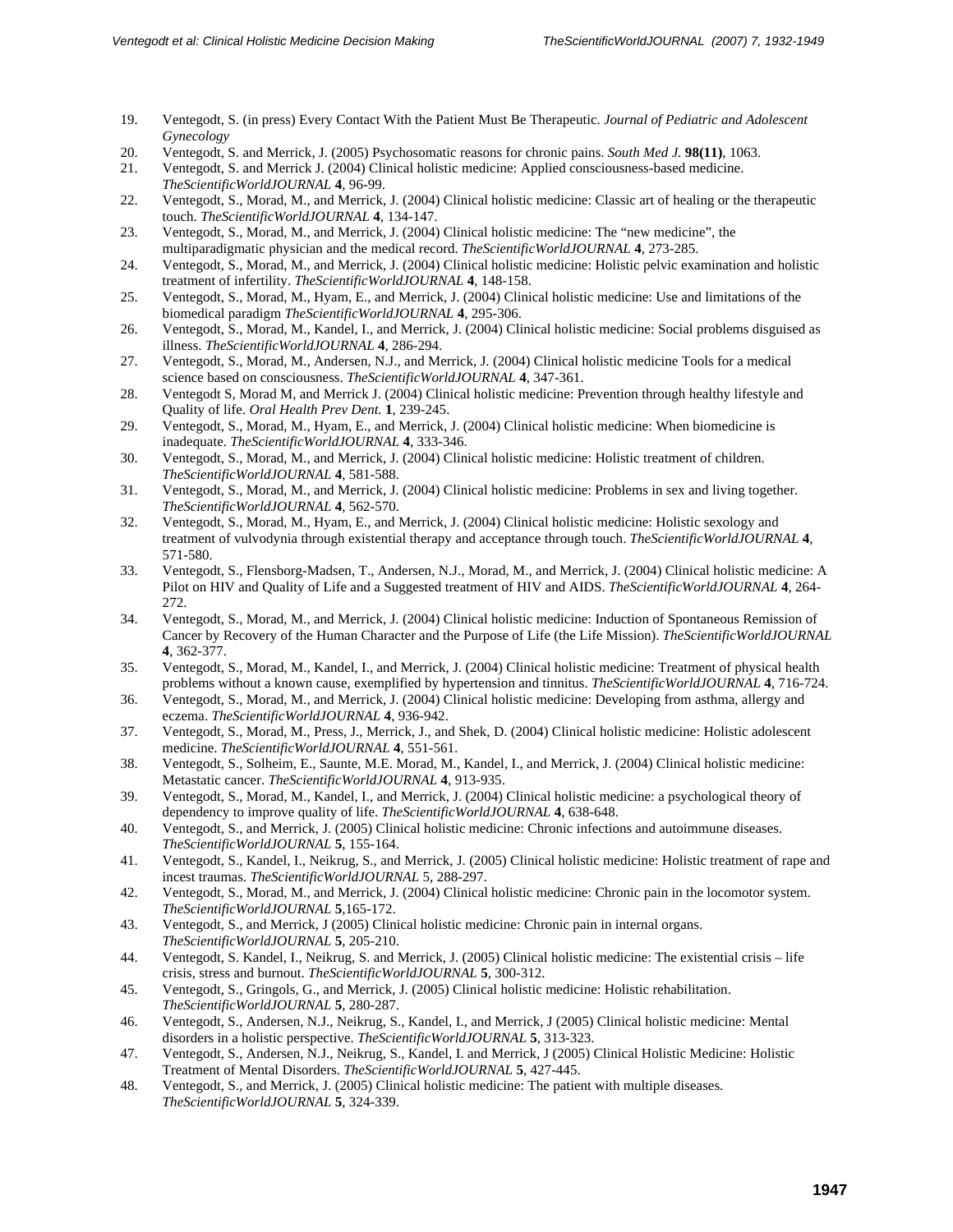- 49. Ventegodt, S., Clausen, B., Nielsen, M.L., and Merrick, J. (2006) Clinical holistic medicine: Advanced tools for holistic medicine. *TheScientificWorldJOURNAL* **6,** 2048-2065.
- 50. Ventegodt, S., Clausen, B., and Merrick, J. (2006) Clinical holistic medicine: The case story of Anna: I. Long term effect of child sexual abuse and incest with a treatment approach *TheScientificWorldJOURNAL* **6,** 1965-1976.
- 51. Ventegodt, S., Clausen, B., and Merrick, J. (2006) Clinical holistic medicine: the case story of Anna. II. Patient diary as a tool in treatment. *TheScientificWorldJOURNAL* **6,** 2006-2034.
- 52. Ventegodt, S., Clausen, B., and Merrick, J. (2006) Clinical holistic medicine: The case story of Anna. III. Rehabilitation of philosophy of life during holistic existential therapy for childhood sexual abuse. *TheScientificWorldJOURNAL* **6,** 2080-2091.
- 53. Ventegodt, S., and Merrick, J. (2005) Suicide from a holistic point of view. *TheScientificWorldJOURNAL* **5**,759-766.
- 54. Ventegodt, S., Clausen, B., Omar, H.A., and Merrick, J. (2006) Clinical holistic medicine: Holistic sexology and acupressure through the vagina (Hippocratic pelvic massage). *TheScientificWorldJOURNAL* **6,** 2066-2079.
- 55. Ventegodt, S., Clausen, B., and Merrick, J. (2006) Clinical holistic medicine: Pilot study on the effect of vaginal acupressure (Hippocratic pelvic massage). *TheScientificWorldJOURNAL* **6,** 2100-2116.
- 56. Ventegodt, S., Thegler, S., Andreasen, T., Struve, F., Enevoldsen, L., Bassaine, L., Torp, M., and Merrick, J. (2006) Clinical Holistic Medicine: Psychodynamic Short-Time Therapy Complemented with Bodywork. A Clinical Follow-Up Study of 109 Patients. *TheScientificWorldJOURNAL* **6,** 2220-2238.
- 57. Ventegodt, S., Thegler, S., Andreasen, T., Struve, F., Enevoldsen, L., Bassaine, L., Torp, M., and Merrick J. (2007) Clinical holistic medicine (mindful, short-term psychodynamic psychotherapy complemented with bodywork) in the treatment of experienced impaired sexual functioning. *TheScientificWorldJOURNAL* **7**, 324-329.
- 58. Ventegodt, S., Thegler, S., Andreasen, T, Struve, F., Enevoldsen, L., Bassaine, L., Torp, M., and Merrick J. (2007). Clinical holistic medicine (mindful, short-term psychodynamic psychotherapy complemented with bodywork) improves quality of life, health, and ability by induction of Antonovsky-salutogenesis. *TheScientificWorldJOURNAL*  **7**, 317-323.
- 59. Ventegodt, S., Thegler, S., Andreasen, T., Struve, F., Enevoldsen, L., Bassaine, L., Torp, M., and Merrick, J. (2007). Clinical holistic medicine (mindful, short-term psychodynamic psychotherapy complemented with bodywork) in the treatment of experienced physical illness and chronic pain. *TheScientificWorldJOURNAL* **7**, 310- 316.
- 60. Ventegodt, S., Thegler, S., Andreasen, T., Struve, F., Enevoldsen, L., Bassaine, L., Torp, M., and Merrick, J. (2007) Clinical holistic medicine (mindful, short-term psychodynamic psychotherapy complemented with bodywork) in the treatment of experienced mental illness. *TheScientificWorldJOURNAL* **7**, 306-309.
- 61. Ventegodt, S., Thegler, S., Andreasen, T., Struve, F., Enevoldsen, L., Bassaine, L., Torp, M., and Merrick, J. (2007). Self-reported low self-esteem. Intervention and follow-up in a clinical setting. *TheScientificWorldJOURNAL* **7**, 299- 305.
- 62. Ventegodt, S., Thegler, S., Andreasen, T., Struve, F., Enevoldsen, L., Bassaine, L., Torp, M., Merrick, J. (2007d) Clinical Holistic Medicine (Mindful, Short-Term Psychodynamic Psychotherapy) in rehabilitation of low working ability. In preparation
- 63. Jones, W.H.S. (1923–1931) *Hippocrates. Vol. I–IV.* William Heinemann, London.
- 64. Ventegodt, S., Andersen, N.J., and Merrick, J. (2003) Editorial: Five theories of human existence. *TheScientificWorldJOURNAL* **3**, 1272-1276
- 65. Ventegodt, S. (2003) The life mission theory: A theory for a consciousness-based medicine. *Int. J. Adolesc. Med. Health* **15(1)**, 89-91.
- 66. Ventegodt, S., Andersen, N.J., and Merrick, J. (2003) The life mission theory II: The structure of the life purpose and the ego. *TheScientificWorldJOURNAL* **3**, 1277-1285.
- 67. Ventegodt, S., Andersen, N.J., and Merrick, J. (2003) The life mission theory III: Theory of talent. *TheScientificWorldJOURNAL* **3**, 1286-1293.
- 68. Ve6ntegodt, S. and Merrick, J. (2003) The life mission theory IV. A theory of child development. *TheScientificWorldJOURNAL* **3**, 1294-1301.
- 69. Ventegodt, S., Andersen, N.J., and Merrick, J. (2003) The life mission theory V. A theory of the anti-self and explaining the evil side of man. *TheScientificWorldJOURNAL* **3**, 1302-1313.
- 70. Ventegodt, S., Andersen, N.J., and Merrick, J. (2003) The life mission theory VI: A theory for the human character. *TheScientificWorldJOURNAL* **4**, 859-880.
- 71. Ventegodt, S., Flensborg-Madsen, T., Andersen, N.J., and Merrick J. (2005) Life Mission Theory VII: Theory of existential (Antonovsky) coherence: a theory of quality of life, health and ability for use in holistic medicine. *TheScientificWorldJOURNAL* **5**, 377-389.
- 72. Ventegodt, S. Merrick, J: Life mission theory VIII: A theory for pain. J Pain Management. Accepted 2007.
- 73. Kierkegaard, S.A. (1983) *The sickness unto death*. Princeton Univ. Press, Princeton, N.J.
- 74. Sartre, J.P. (2002) *Being and nothingness.* London: Routledge, London,
- 75. Jones, E. (1961) *The life and works of Sigmund Freud*. Basic Books, New York.
- 76. Jung, C.G. (1964) *Man and his symbols.* Anchor Press, New York.
- 77. Csikszentmihalyi, M. (1991) *Flow. The psychology of optimal experience.* Harper Collins, New York.
- 78. Krishnamurti, J*. (1981) The Wholeness of Life.* London: HarperCollins
- 79. Gadamer, H. (2003) *Truth and method.* New York: Continuum.